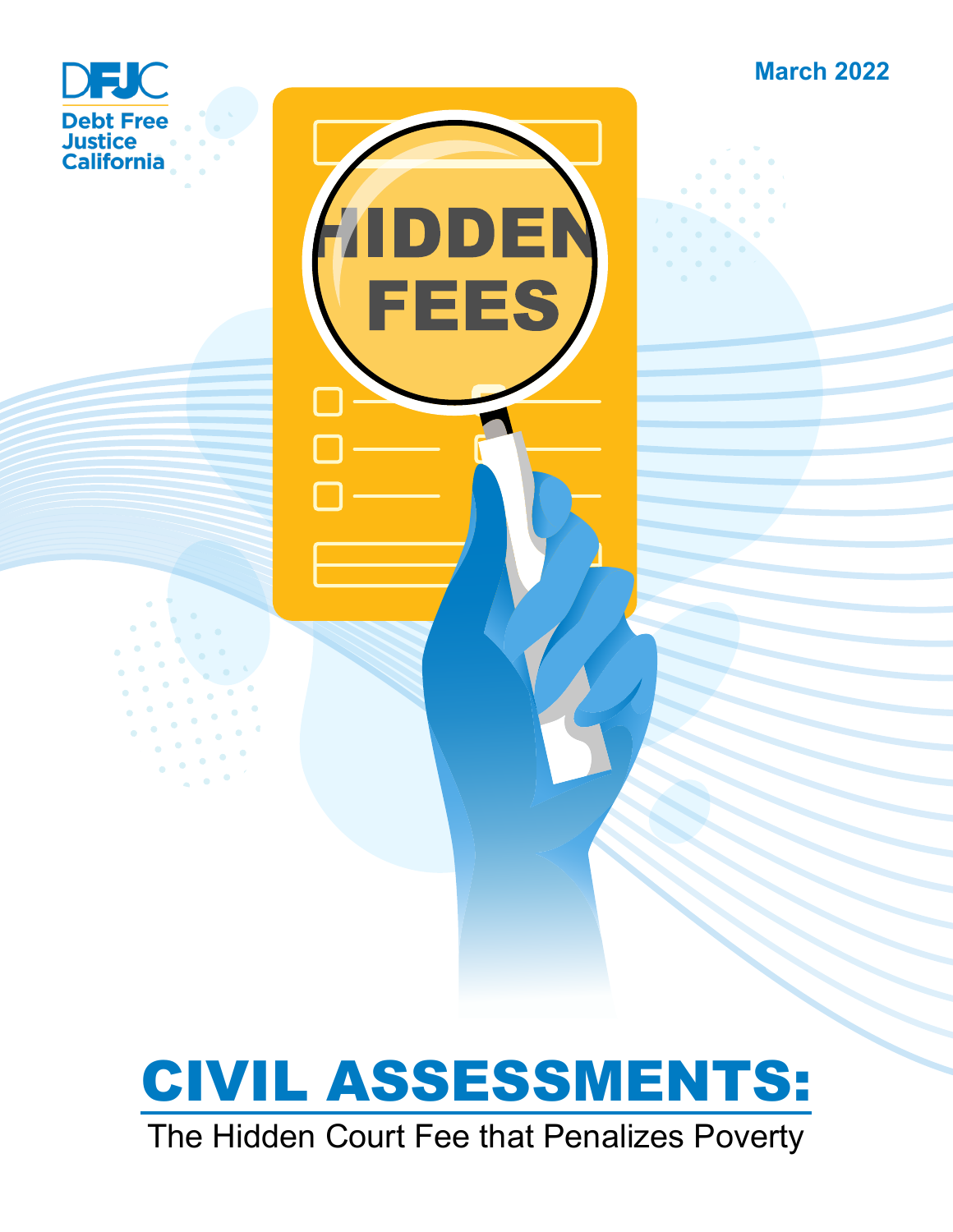# **Acknowledgements**

#### **Contributors**

**Lawyers' Committee for Civil Rights of the San Francisco Bay Area**  Legal Director, Elisa Della-Piana

**Lawyers' Committee for Civil Rights of the San Francisco Bay Area**  Equal Justice Works Fellow, Rio Scharf

**Berkeley Law School Policy Advocacy Clinic**  Deputy Director, Stephanie Campos-Bui

**San Francisco Financial Justice Project**  Director, Anne Stuhldreher

**San Francisco Financial Justice Project**  Policy Analyst, Michelle Lau

**American Civil Liberties Union of Northern California**  Director of Racial and Economic Justice, Brandon Greene

**Western Center on Law & Poverty**  Senior Litigator, Rebecca Miller

**East Bay Community Law Center**  Staff Attorney, Shazzy Kamali

**Western Center on Law & Poverty**  Director of Policy Advocacy, Mike Herald

**Berkeley Law School Policy Advocacy Clinic**  Clinic Teaching Fellow, Maiya Zwerling

**Lawyers' Committee for Civil Rights of the San Francisco Bay Area**  Senior Communications Manager, Sam Lew

**East Bay Community Law Center**  Staff Attorney, Candy Smallwood

**Insight Center for Community Economic Development**  Senior Associate, Natasha Hicks

Special thanks to all the clients, volunteers, and advocates who shared their stories with us and the Debt Free Justice California Coalition (DFJC), a multi-regional California-based coalition focused on putting a stop to the unfair ways the criminal legal system drains wealth from vulnerable communities.

Much gratitude to Arnold Ventures for its grant to the Lawyers' Committee for Civil Rights of the San Francisco Bay Area, for making this report possible. The views expressed in this report are those of the authors and do not necessarily reflect the views of the funder.



Policy Advocacy Clinic













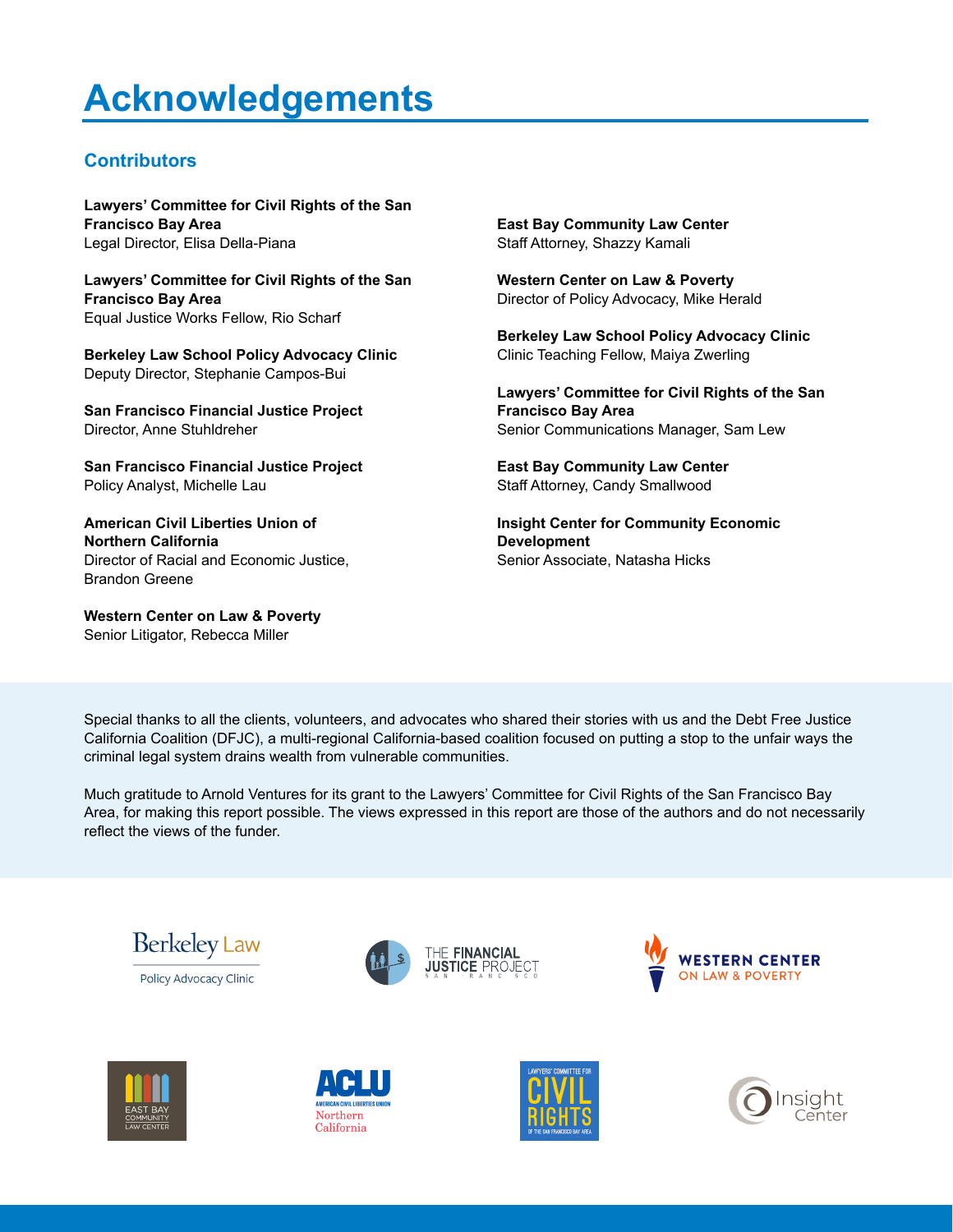

| <b>Executive Summary</b>                                        | 4  |
|-----------------------------------------------------------------|----|
|                                                                 |    |
| <b>What is a Civil Assessment?</b>                              | 6  |
|                                                                 |    |
| <b>New Data: 2021-2022 Survey</b>                               | 9  |
|                                                                 |    |
| <b>Civil Assessments Harm Californians</b>                      | 9  |
|                                                                 |    |
| <b>Civil Assessments Do Not Promote Timely</b>                  |    |
| <b>Payments or Appearances</b>                                  | 10 |
|                                                                 |    |
| <b>Civil Assessments Disproportionately Affect</b>              |    |
| <b>Black and Brown Californians</b>                             | 12 |
|                                                                 |    |
| <b>Civil Assessments Pose a Conflict of Interest for Courts</b> | 14 |
|                                                                 |    |
|                                                                 |    |
| <b>Most Civil Assessments are Uncollectible</b>                 | 16 |
|                                                                 |    |
| <b>Proven Front-End Tools Make It Easier for</b>                |    |
| <b>People to Resolve Tickets</b>                                | 17 |
|                                                                 |    |
| <b>Recommendations</b>                                          | 18 |
|                                                                 |    |
| <b>Conclusion</b>                                               | 18 |
|                                                                 |    |
| <b>Endnotes</b>                                                 | 19 |
|                                                                 |    |
|                                                                 |    |
|                                                                 |    |
|                                                                 |    |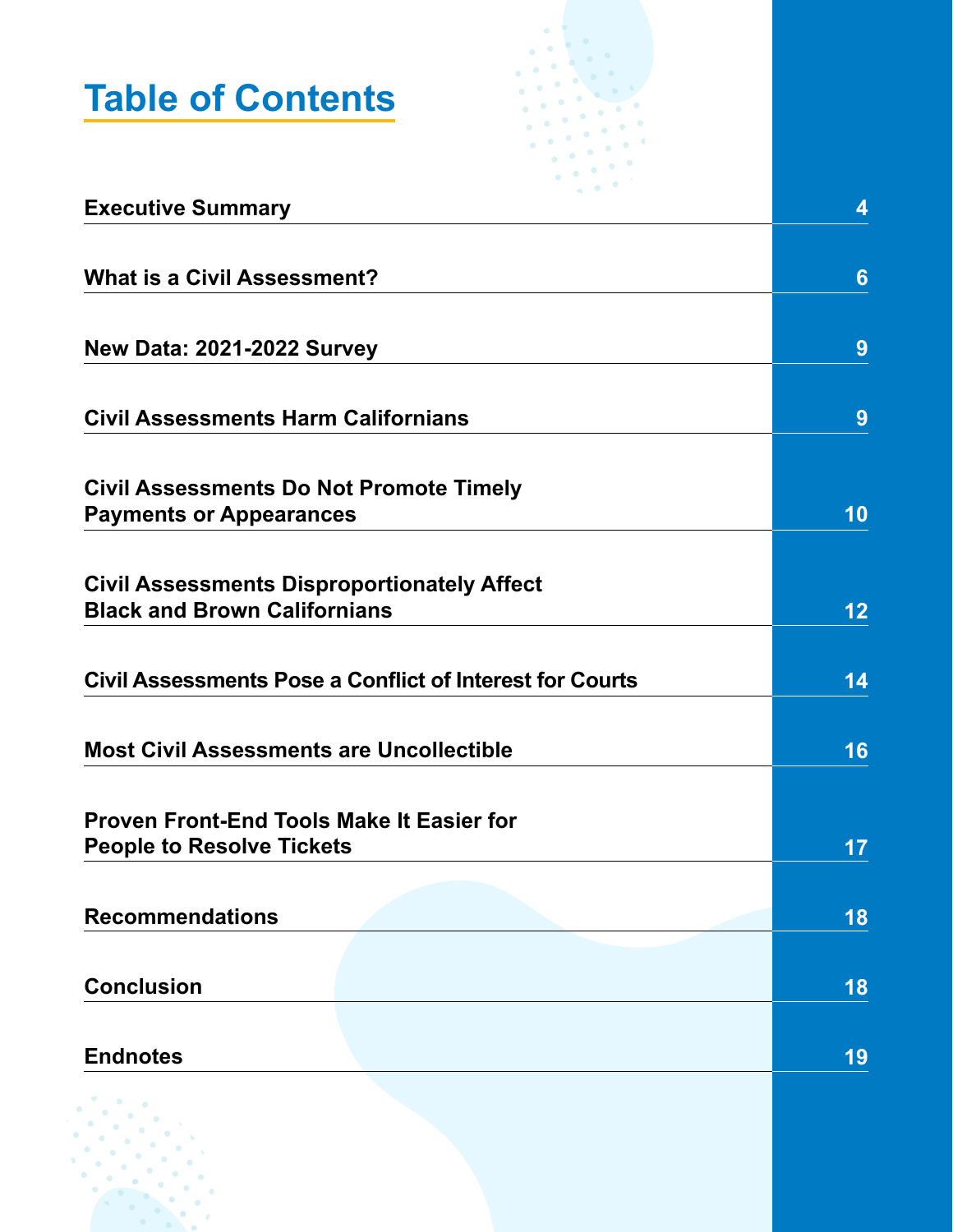

**A civil assessment is a type of poverty penalty charged to people who miss a deadline to pay or appear in court.** One of the highest and most common fees in California, it is a \$300 hidden fee charged to people in cases involving anything from a traffic ticket to a felony. For many people, this can exponentially increase the amount they owe. For example, the addition of a civil assessment and administrative fees can take a \$35 base fine for running a stop sign and increase it by over 850 percent.

Policy decisions about this hidden fee have been made with very little data about how it affects Californians, or whether it serves a purpose. For example, many policymakers believe civil assessments are most often given for "failure to appear," but courts issue more than 80 percent of these fees in traffic or infraction cases *where no court appearance is required*. An estimated 300,000 people get civil assessments each year, primarily as a punishment for not paying with money they do not have.

To understand the actual impact of this hidden fee, the Debt Free Justice California Coalition conducted surveys with more than 200 people with recent traffic citations. *This new data is released for the first time in this report*.

**The survey results speak powerfully to the problems and limitations of civil assessments.** The survey shows that civil assessments are not acting as a deterrent: three out of four people did not even know the fees existed. The data shows that paying off civil assessments comes at the expense of everyday needs—rent, food, and utilities—for the vast majority of people who are charged this hidden fee. The survey also provides insight into why the civil assessment largely fails to induce people to resolve their citations, with evidence that the actual cause of most people's inability to pay or come to court is lack of money, or other circumstances beyond their control.

#### **The key findings from the survey and accompanying research are:**

• **Civil assessments simply do not work.** There is no evidence that charging \$300 induces people to appear or pay a ticket. Survey results show that 73 percent of respondents were not even aware that they could receive a \$300 fee for missing a deadline to pay or appear in court. When asked what kind of punishment would most incentivize them to make timely payments and appearances, a plurality of survey respondents (38 percent) chose, "Nothing. I simply cannot afford to pay." Remaining respondents said partial debt relief, alternatives to payment, or text reminders would help much more than punitive fees. Both the lack of awareness of the \$300 fee and

people's inability to afford even the original citation fees suggest that civil assessments do not and cannot play an important role in ensuring payment or appearance.

• **Most people cannot afford to pay civil assessments.** Of those surveyed, 68 percent could not afford to pay the \$300 hidden fee. If people had to pay an additional \$300 on top of fines and fees for the original ticket, 86 percent said it would affect their ability to pay for food, 75 percent said utilities, and 65 percent said rent. For the many who can't afford to pay, civil assessments are a source of debt, instability, and anxiety.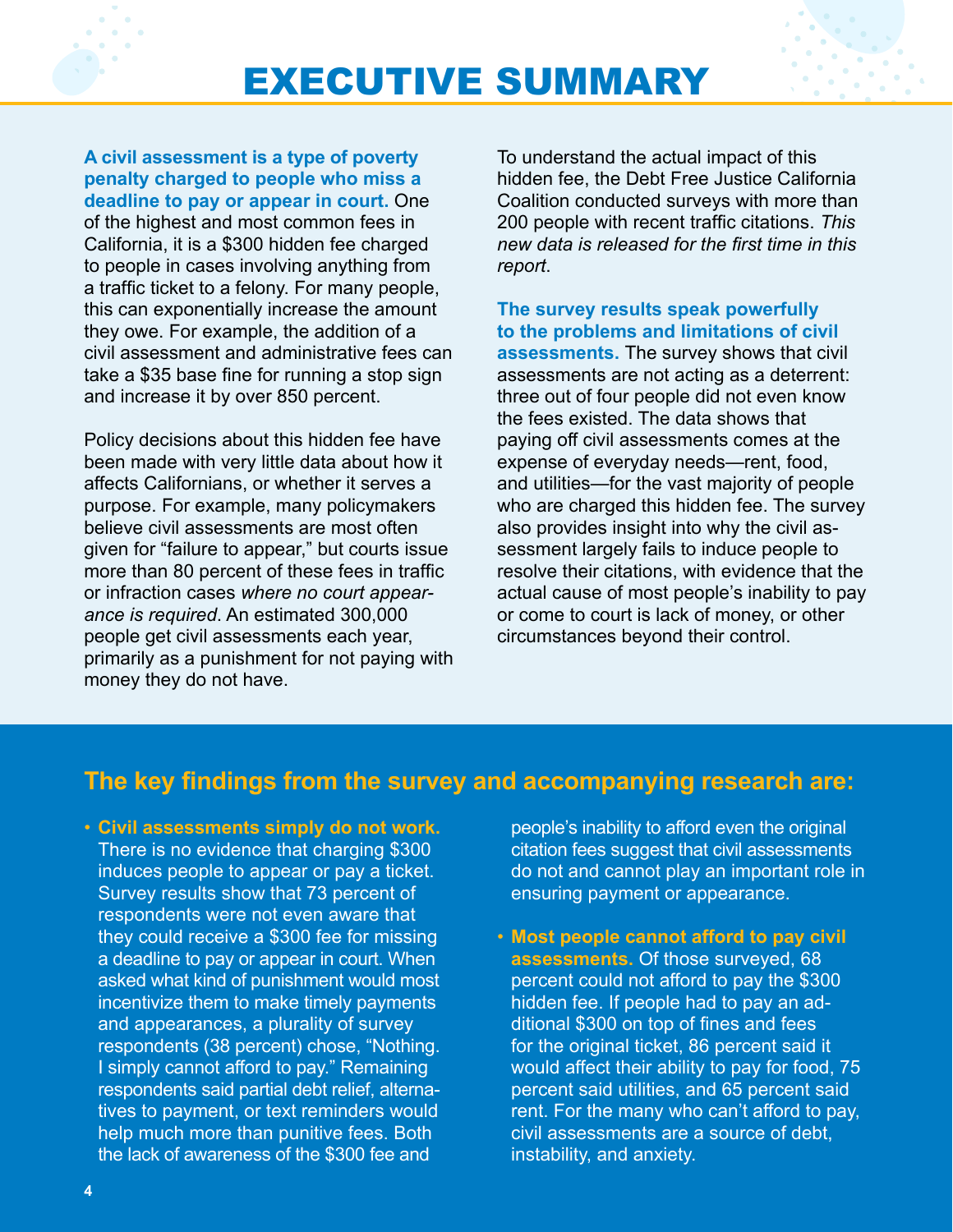- **Black and Brown Californians bear the brunt of civil assessments.** Black and Brown Californians are more likely to be pulled over, and more likely to be ticketed. One California study found that Black people made up just 7 percent of the population, but over 16 percent of all stops. Previous studies also have shown that households of color are twice as likely as white households to lack adequate income to meet their basic needs. As they are given a disproportionate share of tickets, and more often stopped without cause, Black and Brown people are disproportionately punished by high add-on fees like the civil assessment.
- **Courts financially benefit from civil assessment revenue, which creates a troubling conflict of interest.** Unlike other citation fees, courts get to keep a significant portion of the revenue from civil assessments. Courts directly benefit from imposing

civil assessments, whether they are appropriate or not. In fact, though the legislature passed a statute requiring discretion in assessing the fee "up to \$300," 88 percent of courts surveyed use \$300 as the default amount to be imposed in every case. In fiscal year 2019-20, California courts collectively received more than \$96 million in revenue from civil assessments. More than \$54 million of those collections were retained by the courts and this revenue often constitutes a substantial portion of many courts' annual budgets. This conflict of interest is one reason why ability-to-pay programs are not a solution. In one county, after 18 months of implementing ability-to-pay, the court imposed the full \$300 civil assessment in 97 percent of cases where the court found the person could not afford to pay, while reducing or eliminating the fines and fees that did not benefit the court.

**There is evidence that alternatives to the civil assessment are equally or more effective at causing people to pay or appear by the deadline.** Common sense, non-punitive practices like text message reminders have proven effective in other states at getting people to resolve cases. Californians are eager for local courts to begin employing similar measures; 44 percent of survey respondents requested that courts begin offering text reminders. Other studies show that when we get rid of extreme penalties, like high fines or suspending driver's licenses for nonpayment, people are more likely to pay. Even if there was evidence that punitive measures work, there are other so-called "sticks" besides civil assessments in the current system: people who do not pay can have their employer contacted and their wages garnished, lose their tax return, or have money taken directly out of their bank

account. And incentivizing court appearances is unnecessary: in traffic and infraction cases, where the vast majority of civil assessments are given, people need not ever appear, because courts can and do decide cases without the person present, using trial in absentia statutes.

> **We must repeal civil assessments. They are ineffective and exacerbate the disproportionate punishment of Black and Brown Californians. Rather than rely on extreme back-end penalties that do not work and drive people into debt, our system of justice should invest in proven front-end tools that make it easier for people to pay or appear.**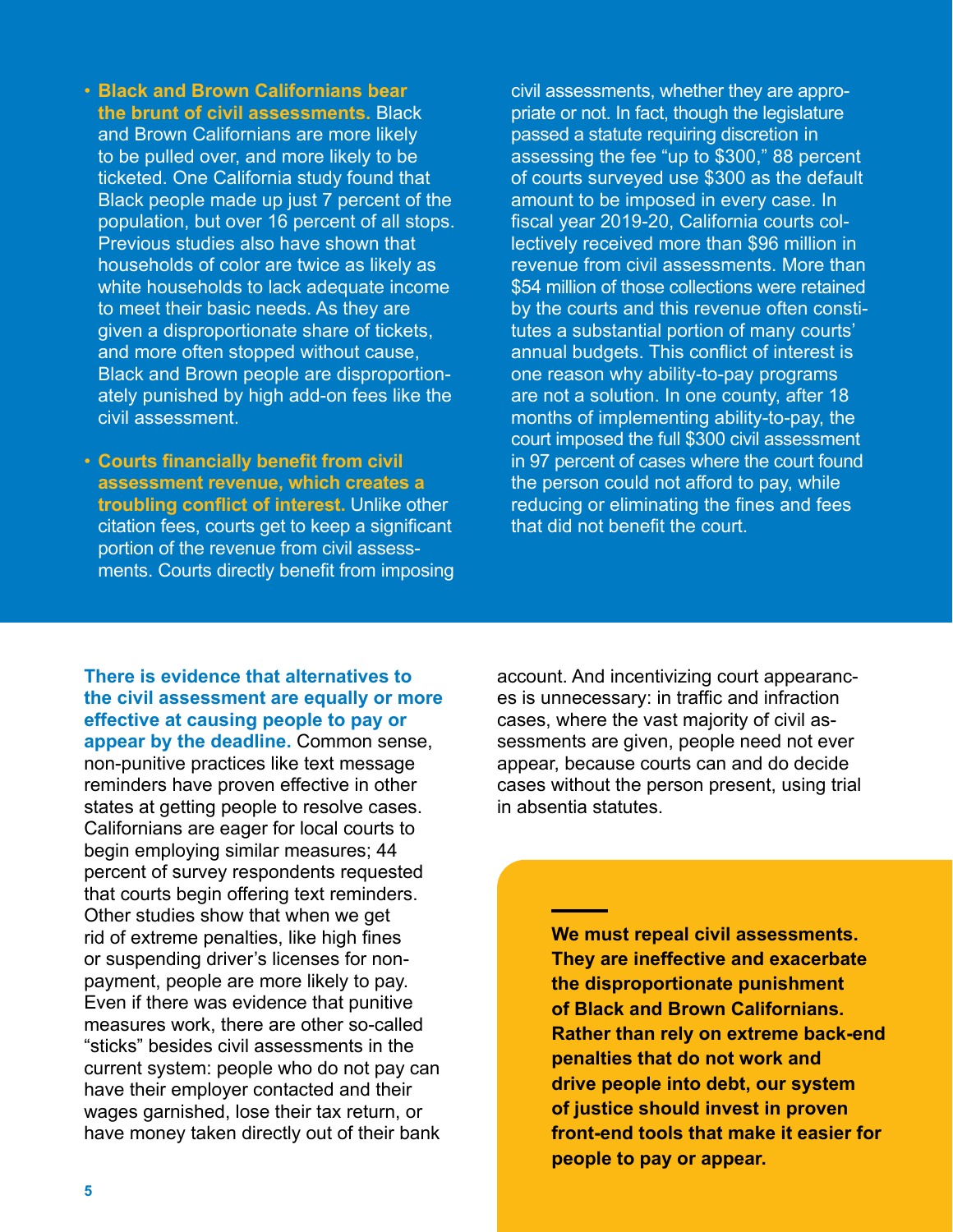

Stephanie Jeffcoat was living in a tent in Anaheim in 2019. One day, while crossing the street, she was cited for jaywalking. When she could not afford to pay the ticket, the court charged her a \$300 fee, which more than doubled the cost. This \$300 fee, called the civil assessment, is imposed against defendants who, like Stephanie, miss a court appearance or payment deadline. Civil assessments, though imposed against at least 300,000 people each year,<sup>1</sup> and possibly as many as one million people each year,<sup>2</sup> remain unknown to most Californians.

Stephanie didn't know that she would be charged \$300 for her inability to pay her citation. It quickly became a terrible weight. Through many recent accomplishments landing a non-profit job, remaining sober, and attending school full-time while caring for her daughter—she continued to carry this court debt. *Aware of the fact that such debts can lead to wage garnishments, tax intercepts, and bank levies, for years Stephanie worried that the civil assessment would impede her narrow path to financial stability.*

Stephanie's story exemplifies the harm caused by civil assessments. This harsh fee tends to punish people for circumstances that are beyond their control and straddle them with debt that can last for years. Since Black and Brown families are more likely to be pulled over, it contributes to inequality and taxes the people who can least afford it.

California Penal Code section 1214.1 establishes the civil assessment: "in addition to … other penalt[ies] . . . the court may impose a civil assessment of up to three hundred dollars (\$300)" against a person who does not pay any part of a fine, or appear in court. It can be imposed if the offense was anything from an infraction to a felony, but the vast majority are assessed in the most minor cases, like jaywalking, rolling through a stop

sign, or even hitchhiking, biking outside the bike lane, or forgetting to report a change of address to the DMV.

By law, courts have the discretion to charge any amount from \$0 to \$300. They do not use it. The vast majority of courts uniformly charge the maximum amount.<sup>3</sup> Most often, a computer system issues notice that the person owes an additional \$300, and it is never reviewed by a judge. Of the forty California courts that responded to public records requests, thirty-five courts had this default practice of setting the civil assessment at the maximum \$300.4

Considering that California's traffic tickets are already the highest in the nation,<sup>5</sup> the courts' imposition of additional \$300 hidden fees has the effect of making a bad situation worse. Civil assessments increase people's court balances beyond the point that they can bear to pay. **A \$300 civil assessment for not paying the fine in a jaywalking case, for example, results in a late fee that is 1,200 percent larger than the base fine for jaywalking.6** Making matters worse, some courts impose multiple civil assessments in a single case, resulting in up to \$600 in late fees on top of the original amount owed.<sup>7</sup> The California Judicial Council itself, in a 2017 Futures Commission report, found that this practice "exacerbates the cycle of debt and may decrease [a person's] ability to pay the full amount owed."8 Yet nothing has changed.

Every year, California courts process over 3.2 million infractions.<sup>9</sup> By some estimates, courts tack on a civil assessment to one in three of those, making the civil assessment one of the highest-impact fees in the state.<sup>10</sup> For those who are able to pay their traffic tickets, the assessment is avoidable, or at worst, an inconvenient price for forgetting to pay. But for the many who can't afford it, civil assessments are a source of debt, instability, and anxiety.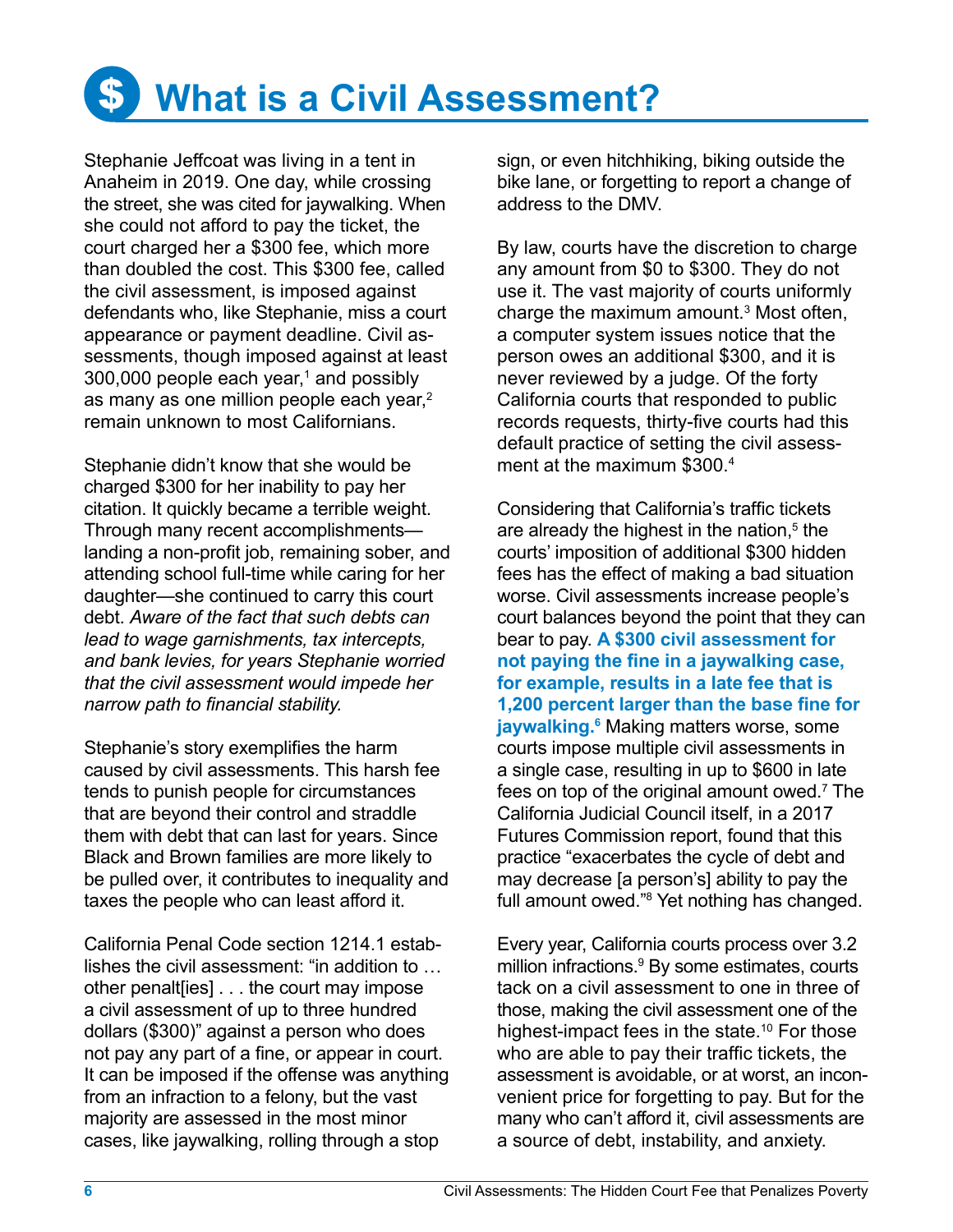California's \$300 hidden fees are exorbitant by any standard, especially when compared to similar fees in other jurisdictions. In Florida, for instance, late payments can lead to \$16 fees as well as a collections charge of up to 40 percent of the original amount due.11 In Delaware, when someone is cited for failing to comply with a traffic signal, local authorities are authorized to impose late fees, but the fees are capped at \$30.12 In several counties in Texas, the initial late fee is \$10–\$25, and if the case is referred

to collections, it could cost up to 30 percent of the fine.<sup>13</sup> The maximum fee for a missed credit card payment—as established by current federal regulation—is \$29, or \$40 if someone missed other recent payments.<sup>14</sup> Compare that to the \$300 civil assessment charged in California, which is 152 percent of the original amount due for driving with expired tabs or 125 percent for failure to stop at a stop sign, or \$600 when courts impose it twice in one case, for 305 percent and 252 percent of the original amount due.15

#### **The Cost of a Ticket for Failure to Obey a Traffic Signal in Different Jurisdictions**





**COST OF CITATION WITH LATE FEE ADDED**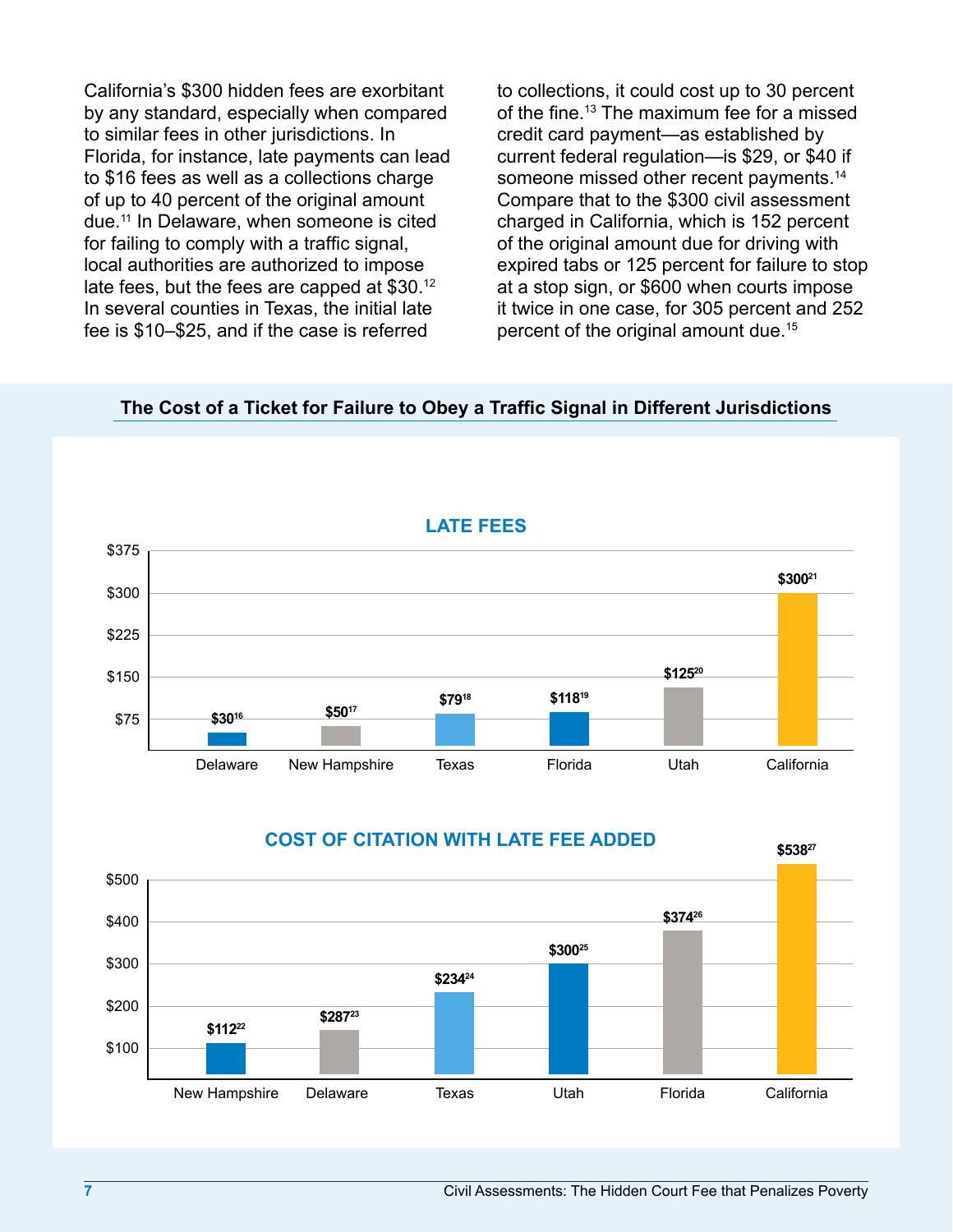#### **LATE FEE AS A PERCENTAGE OF THE COST OF THE CITATION**



Finally, though this \$300 hidden fee applies if someone does not appear in court or pay, the vast majority of these fees are applied in infraction and traffic cases, where the person is not required to appear in court. If someone wants to challenge a traffic citation, they can specially schedule a court

appearance, but unlike in misdemeanor and felony cases, the norm is for people to pay the citation and never come to court. As a result, the \$300 is primarily used as a punishment for not paying. In other words, people who cannot afford to pay the original amount are charged an extra \$300.

### **SAIEDA EVANS**

In 2009, Saieda Evans received three traffic tickets, with hundreds of dollars of fines

and fees, while she was the primary caretaker for her daughter and her grandmother who had terminal cancer. Saieda was already doing everything she could to keep a roof over their heads; it required all the time, money, and effort she had. "I chose to feed my child and pay rent instead of paying my traffic tickets, because that was more important. We chose to survive."

This was the beginning of more than 13 years of traffic ticket debt.

Because Saieda could not pay, the Court subjected her to multiple \$300 civil assessments. All together, she was charged \$1,200

in late fees, bringing her total balance to more than \$3,000. To make matters worse, the DMV then suspended her license and her bank account was levied, even though it had almost nothing in it.

"I felt like I was drowning and could not come up for air. I was trying to get back on my feet, but this debt kept weighing me down."

Saieda tried everything to pay off her traffic ticket debt. She couldn't do community service with her demanding work and caretaking schedule. An Ability-to-Pay program reduced some debt, but still left her balance at over \$1,000. Saieda eventually connected with legal organizations, but even with the help of multiple attorneys, she still owes more than \$600 for tickets she received in 2009. Had she not been charged \$1,200 in late fees, Saieda would have finished paying off her balance long ago.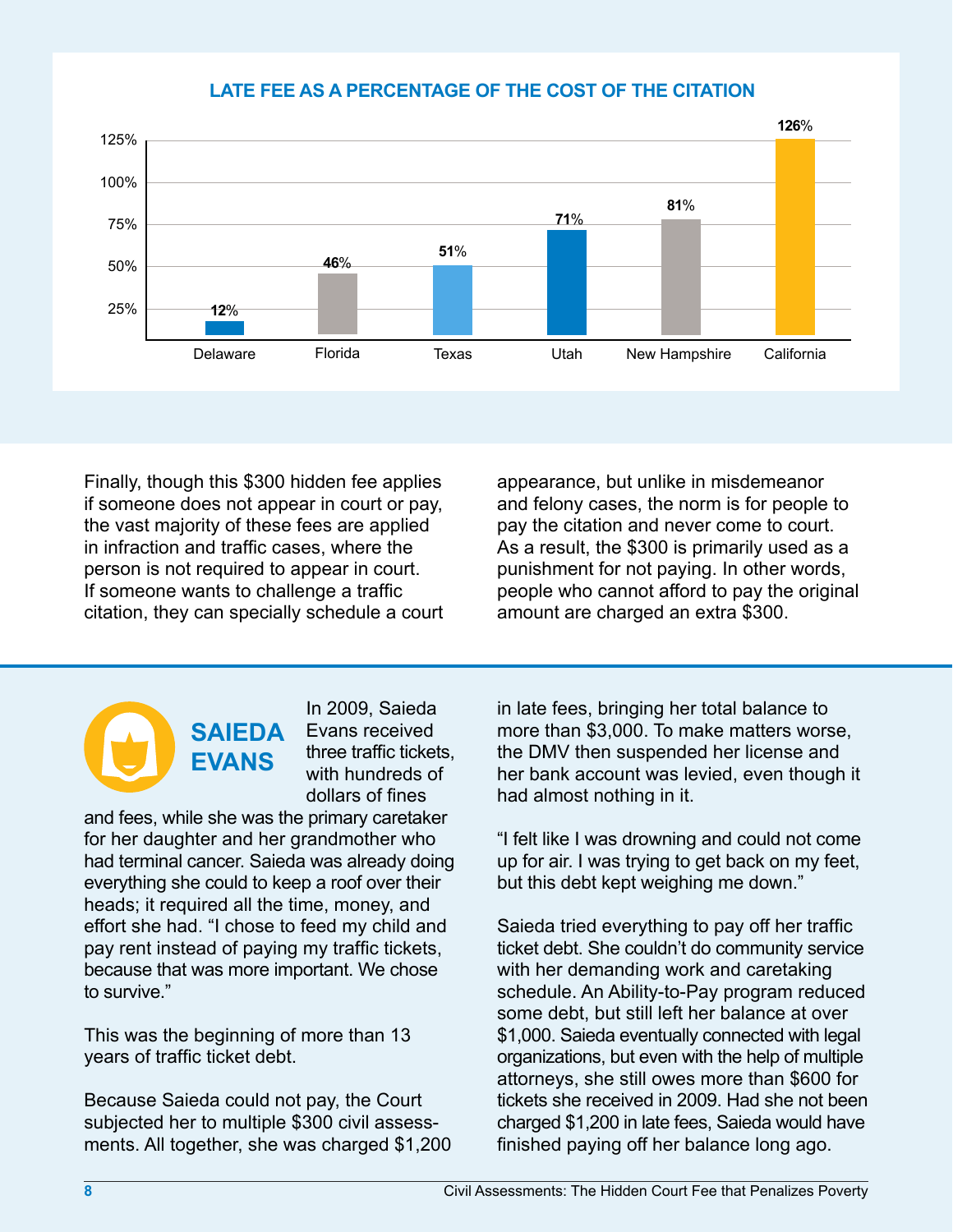

To better understand the impacts of civil assessments, the authors of this report conducted surveys with more than 200 people with recent traffic citations. Through a mix of in-person, telephone, and online surveys, the authors gathered information about a range of issues related to civil assessments, including the causes of missed court appearances and payment deadlines, people's awareness of civil assessments, and the financial trade-offs that additional court-debt forces people to make.<sup>28</sup> The data gathered from these surveys is made public for the first time in this report.

As detailed in the following graphs, the survey responses speak powerfully to the problems and limitations of civil assessments. They demonstrate that, for many Californians, paying off civil assessments comes at the expense of their everyday needs—rent, food, and utilities. The data also provides insight into why the civil assessment largely fails to deter failures to appear and pay, showing that by and large people are unaware of the civil assessment and that circumstances beyond their control interfere with their ability to attend court or make their payments.



The new data collected for this report show the stark consequences of the state's civil assessment policy. *Of those surveyed, 68 percent could not afford to pay the \$300 hidden fee.* When faced with paying the civil assessment,

86 percent said they were concerned about their ability to pay for food, 75 percent said utilities, and 65 percent said rent. For the many who can't afford to pay, civil assessments are a source of debt, instability, and anxiety.



#### **Paying a Civil Assessment Would Interfere with Respondents' Ability to Pay for Necessities**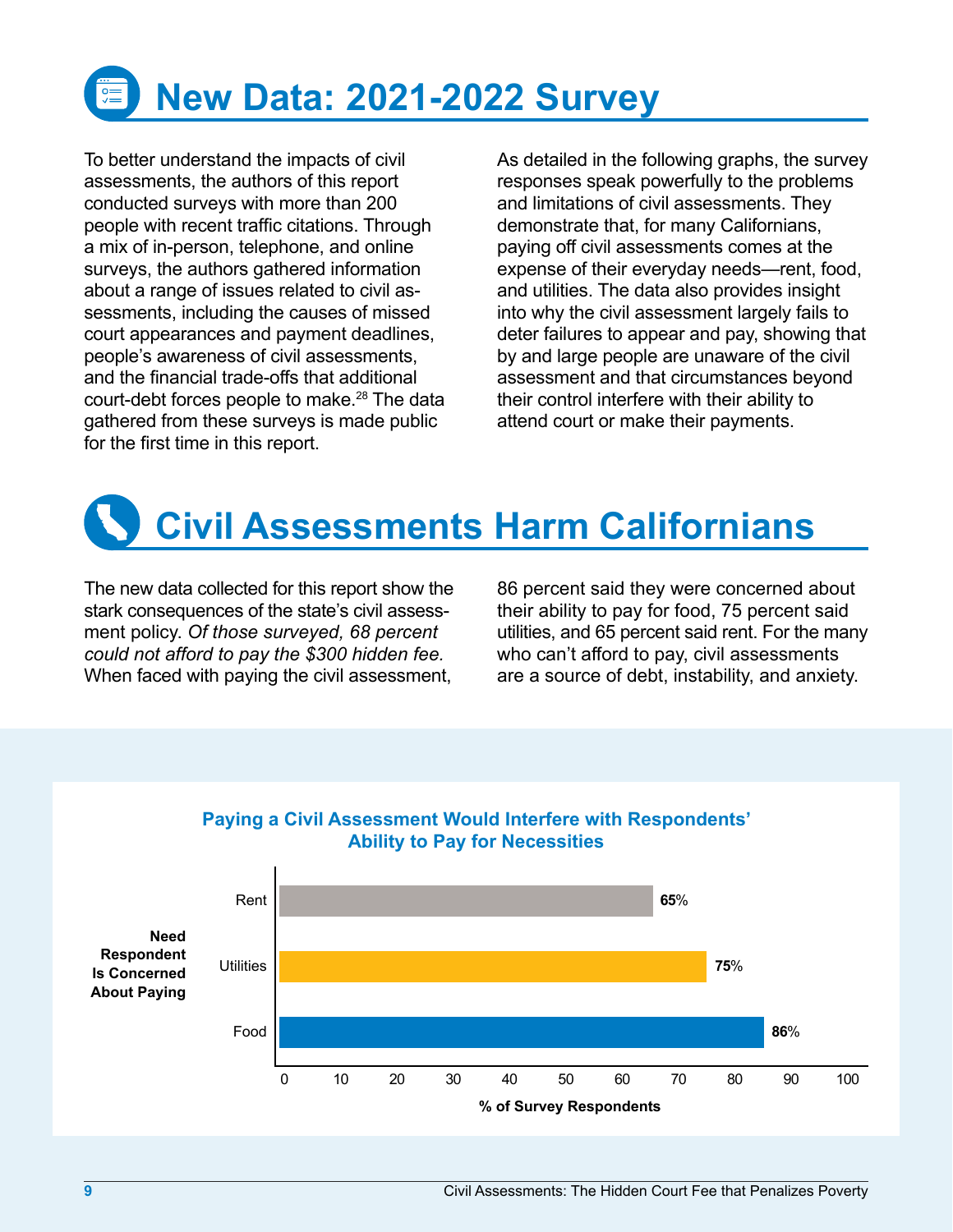Three hundred dollars is so out of reach for many low-income people that charging them does nothing to influence their decision-making on whether to attend court or pay the fine

"Having to pay this late fee will take away **"** my ability to provide food for myself for almost a month or it will cut into my ability to afford gas/transportation to get to work."

"Paying this late fee would mean that I have to choose between paying off this fee or paying rent."

"This fee has prevented me from being able to even address this ticket or get it removed from my record. It is an astronomical amount of money for someone who does not have a surplus of income in an already costly state to live in."

upfront—instead, the steep fee coupled with other fines and fees simply debilitates those unable to pay, with disastrous consequences for their lives. Given the precarity of so many Californians' finances, a \$300 or \$600 fee on top of the original ticket is bound to cause economic instability, with no proven public benefit.

The civil assessment operates as a regressive tax and prevents people from being able to move on with their lives after interacting with the criminal legal system, and entrenching people further into poverty.

Civil assessment debt can lead to aggressive collection tactics. People burdened by these \$300 hidden fees may be pursued or harassed by a private collections agency. They may find their bank accounts levied, their tax refunds intercepted, and their wages garnished. For many Californians, already living on the brink of poverty, such collection tactics can push people into financial instability or ruin.

# **Civil Assessments Do Not Promote Timely Payments or Appearances**

Civil assessments are often touted as a tool to encourage people to appear in court or pay on time. However, most people are unaware of civil assessments: 73 percent of all survey respondents did not know that they could be charged a \$300 late fee for missing a payment deadline or court appearance.<sup>29</sup> In fact, 42 percent of those who had already been charged a civil assessment did not know they had received a late fee in their case. Given that most people are uninformed about the civil assessment, including those who have had recent tickets, it cannot reasonably be argued that civil assessments play an important role in producing court appearances and timely payments.

### **42%**

**of respondents with civil assessments, did not know they had received them.**

### **73%**

**of respondents did not know they could be charged a \$300 assessment for missing a court appearance or payment deadline.**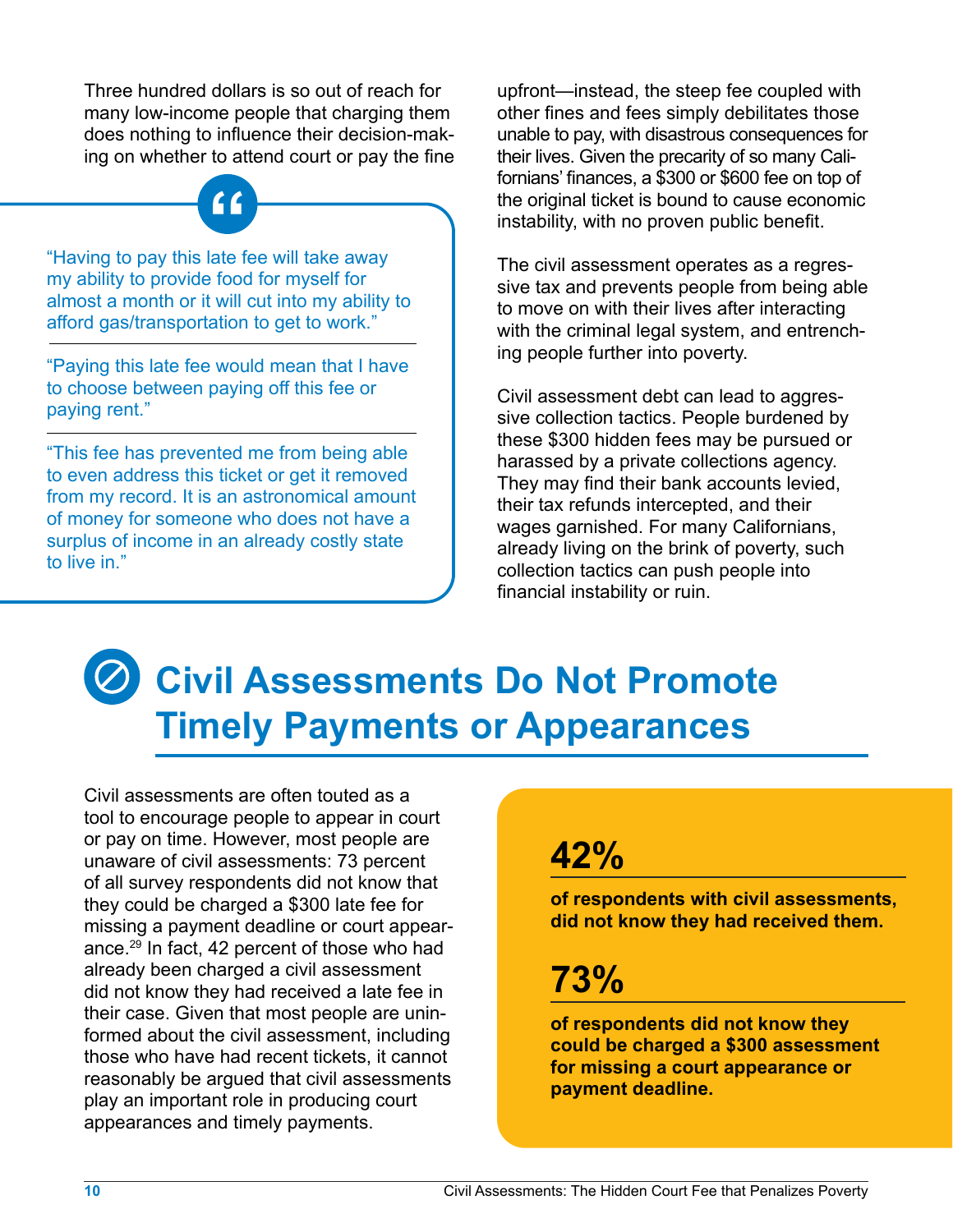**"Tacking more money onto my bill " doesn't make sense. It doesn't make it easier for me to pay. It makes it harder."**

*– STEPHANIE JEFFCOAT* 

For those close to the process, it is of little surprise that Californians are largely ignorant about the existence of this \$300 hidden fee. As one California court official said: "Show me the person who reads the fine print and understands they'll be charged the \$300 civil assessment if they don't pay or miss their court date. It's archaic; no one knows about it."

It is not just that the threat of a civil assessment may not produce the intended results, it's that the imposition of civil assessments may reduce the likelihood that the Court will ever collect the relevant debts. Adding an additional monetary penalty like a civil assessment does not make one more likely to pay but rather makes it even less likely that they can.

Civil assessments are harsh and ineffective responses to inability to pay because they impose additional debt on those who are in no position to pay the original balance.

The same is true for appearances in court. First, civil assessments as punishment for "failure to appear" are a red herring. More than 80 percent of civil assessments are given in traffic court, where people *are not required to appear*. 30 The only reasons to appear are to voluntarily challenge the basis of the ticket, or explain why you cannot pay. For someone who cannot afford to pay a traffic citation, showing up in court to explain why is likely to be an expensive, logistically difficult, and fruitless experience. As one Judicial Council report recognized, "Traveling to the courthouse during business hours can be all burden for [people], who often must leave work or family duties."31

Survey responses make clear that limited money and resources are the primary reasons that people do not respond to a citation. Lack of transportation stands out as an especially common reason for being unable to appear in lieu of payment–being unable to pay the citation often means being unable to pay for transportation. And unemployment and lack of income are given as explanations for a large proportion of failures to pay. When asked why they had failed to appear or pay, one respondent said, "Not able to appear or pay because no money or transportation." This same sentiment was reflected in numerous responses. Another common refrain was lack of notice about deadlines and appearance options, especially amongst those with unstable housing. Expressing a point made by many others, one respondent explained that they could not pay or appear because they "did not have [a] permanent household to receive mail (experiencing homelesness)." Other people did not schedule court appearances when they could not pay because they were simply too scared about the punishments they would face in court, like the respondent who answered, "Nervous to appear in court, afraid of possible consequences."

> **Most people who get civil assessments have low incomes.** DMV data from 2016 shows that people who did not pay or appear on a citation were concentrated in California's lowest-income zip codes. 92% of the zip codes with above-average non-payment/non-appearance rates also had household income levels lower than the average.<sup>35</sup>

The correlation is even more significant for race: **95 percent of the 75 zip codes with a percentage of Black residents above 20 percent had an above-average rate of consequences for not appearing or paying a ticket.36**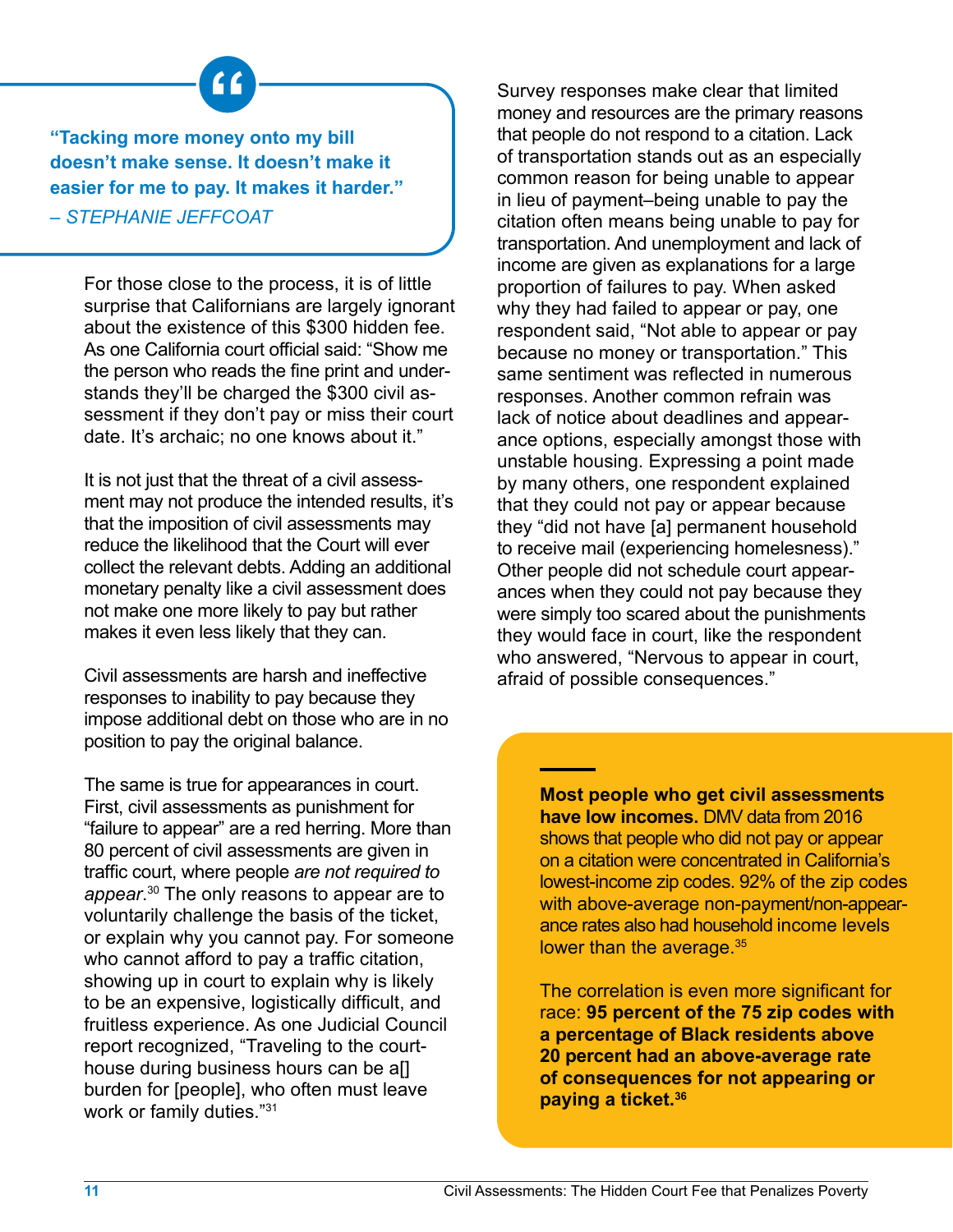It is counterproductive to punish inability to pay or appear with further financial obligations.32 Contrary to the personal accountability framework that contributed to so many anti Black policies in past decades, studies show that most people want to honor their obligations, and do so when they can.<sup>33</sup>

For people who have the money to pay the citation by the deadline, none of these concerns

are relevant—they never have to go to court, never get the \$300 hidden fee, and never have to stress about spiraling debts, wage garnishment, tax intercept, or bank levy resulting from one traffic stop. The current system is premised on much stricter consequences for people who do not have money, which is not how our justice system should work.<sup>34</sup>

#### **Civil Assessments Disproportionately Affect Black and Brown Californians**

Data reveals stark racial disparities in California law enforcement targets for traffic stops.<sup>37</sup> Black and Brown Californians are more likely to be pulled over<sup>38</sup> and therefore more likely to be ticketed.<sup>39</sup> One California study found that Black people made up just 7 percent of the population but over 16 percent of all stops.<sup>40</sup> Searches of Black and Brown drivers are less likely to lead to the discovery of contraband than are searches of white drivers.<sup>41</sup> As compared with traffic stops of white drivers, stops of Black and Brown drivers are more likely to result in citations for non-observable offenses, suggesting that law enforcement more frequently lacked good cause to stop Black and Brown drivers.42 In fact, traffic stops of Black drivers are more likely to lead to any kind of citation. In a 2022 study, 31 percent of drivers perceived to be Black—the highest of any racial group—had an action taken against them at a traffic stop, i.e., instead of a warning, they got a ticket.43 Specifically, though officers stopped 445,412 more white drivers than Black drivers, officers took action against 9,431 more Black drivers than white drivers.<sup>44</sup> All of this suggests that racial bias, rather than behavioral differences, is to blame for the disproportionate number of stops and citations targeting Californians of color.

These numbers are similar for non-traffic infractions, the tickets heard in traffic court that do not involve driving, like jaywalking or loitering. The Lawyers' Committee for Civil Rights of the San Francisco Bay Area reviewed45 over 250,000 non-traffic citations issued in 2020 across the state and found that Black Californians are 9.7 times more likely to receive a citation for an infraction than white Californians, whereas Latinx Californians are more than 5.8 times more likely.

Racially skewed infraction enforcement in turn produces a racially skewed demography of civil assessments. While data specifically detailing the race and ethnicity of people who receive civil assessments has not been made available, there is data about the racial demographics of those receiving other punishments for not paying or appearing on a traffic ticket. One such punishment is license suspensions, which are still frequently imposed along with civil assessments for failure to appear. A prior study—conducted when California still allowed license suspensions for failure to pay— found that the percentage of Black residents living in a California zip code is positively correlated with the zip code's rate of license suspension due to failure to appear or pay.46 Bench warrants are another punishment sometimes used to address failure to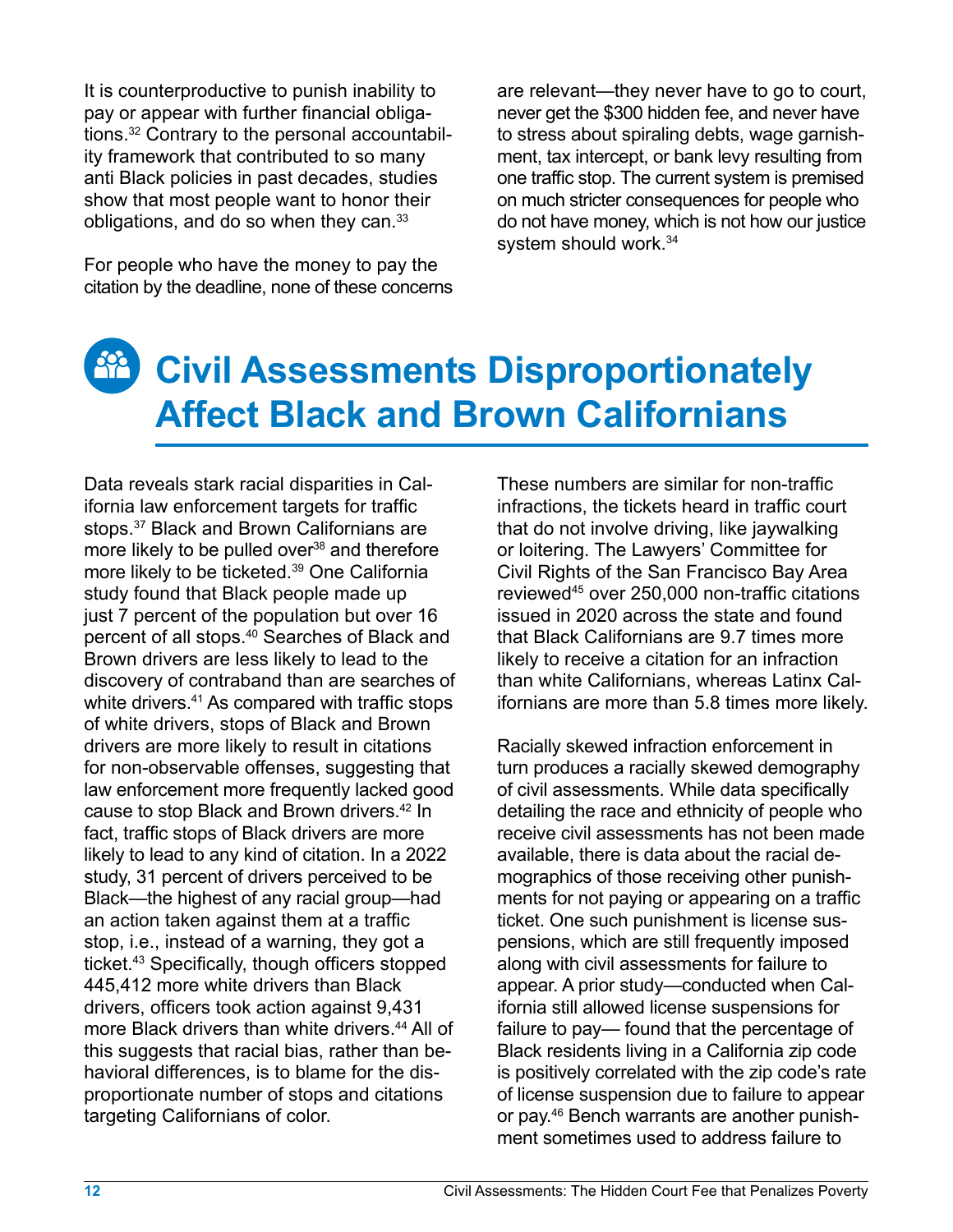pay or appear. Data from one county shows that, though Black people only make up 5.8 percent of the local population, 48.7 percent of those arrested for "failure to appear or pay" traffic court warrants are Black. **Given the highly unequal distribution of license suspensions and bench warrants, it is safe to assume that civil assessments are also imposed in largely unequal ways.** 

It should come as no surprise that a fee created to punish people who cannot afford to pay their balance or get to court would be imposed disproportionately against low-income people. Though data on the distribution of civil assessments to people of different income levels has not been made available,

the data on license suspensions confirms that punishments for failure to pay and appear predominantly affect lower-income people.<sup>47</sup> The license suspension study referenced above found that the proportion of a zip code that is low-income is positively correlated with the rate of license suspensions for failure to pay and appear in that zip code.<sup>48</sup> It is thus extremely likely that civil assessments impact low-income people at higher rates than those who are more affluent. It almost goes without saying that those who have the money to quickly pay their tickets online are far better situated to avoid a \$300 hidden fee than those who lack the resources to pay.



When Fatemah was just 19 years old, she

was pulled over by California Highway Patrol (CHP) officers in Sacramento and issued two citations. Like so many other Californians, Fatemeh was unable to pay for her tickets. As a result, she was subjected to \$600 in hidden fees, bringing her total balance to over \$1,800. As a full-time student, working nights and weekends at her family's grocery store, she had no way to piece together that kind of money.

However, Fatemeh still went to court hopeful that she could deal with her citations and pleaded with the judge for relief, but instead was only given the option to do hours of community service for the Sheriff's Department. The stress of completing her hours under the court's strict deadlines, while being a full-time student and part-time employee, caused Fatemeh to experience a mental health breakdown.

Because she was unable to complete her community service hours, her full debt balance was reinstated. Fatemeh took an additional part-time job to help pay off the debt, but the new job caused her to lose her Medi-Cal coverage. As a result, she lost access to her therapist and her needed medications. Not long after, she dropped out of college. She has not been able to return to school since then or fully restore her mental health.

Five years since Fatemeh was pulled over by CHP, the tickets and their accompanying debt still reverberate in her life. Long after she addressed the issues giving rise to the tickets, the burdens of court-debt remained with her, affecting her wallet and general well-being. Like so many other Californians, she encountered a toxic mix of expensive fines, inadequate payment options, and \$600 in hidden fees. For her, the effects have yet to wear off.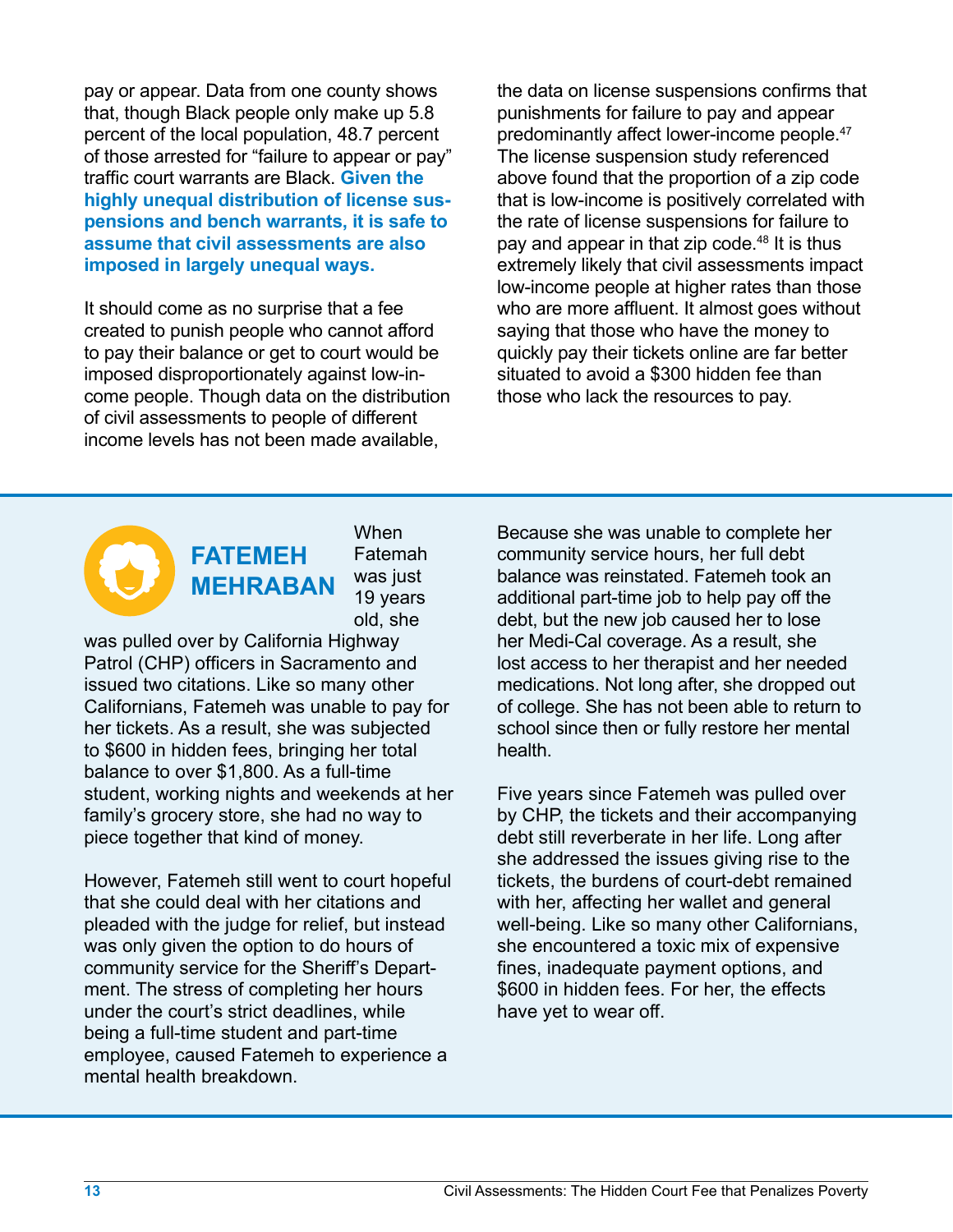# **28 Civil Assessments Pose a Conflict of Interest for Courts**

After the successes of the civil rights movement, throughout the "tough on crime" era in the 1980s and 1990s, states across the country adopted policies that increased criminalization of Black and Brown people.<sup>49</sup> In California, these policies—like the draconian Three Strikes law—increased California's prison population by 225 percent, and created a fiscal crisis for California superior courts in the 1990s.<sup>50</sup> The California Legislature responded by creating the civil assessment.51 The civil assessment was created to raise funds for increased incarceration of the people most likely to be policed.

**Civil assessments pose a conflict of interest for courts. While courts must turn some civil assessment revenue over to the state and county,52 a significant portion of the revenue remains in their own accounts.53 Courts are both imposing civil assessments and directly benefiting from the revenue they generate.** 

In fiscal year 2019-20, courts collectively received more than \$96 million in revenue from civil assessments.<sup>54</sup> More than \$54 million of those collections were retained by the courts.<sup>55</sup> This revenue often constitutes a substantial portion of the court's annual budget. For instance, in Riverside County, in FY 2020-21, the Court collected \$9.4 million of civil assessments and retained \$6.9 million of those collections as revenue.<sup>56</sup> This amounted to 13.9% of the Court's annual revenue.

Civil assessment revenues can be, and often are, spent on judicial salaries and benefits.57 This means that the same judges who decide when to impose a civil assessment and how much to charge can benefit directly from the revenue these hiddens

fees generate. The influence of this fiscal pressure is not often public, but court administrative documents are revealing. In notes received in response to a Public Records Act request, from a Riverside County Court meeting, the Court's Chief Executive Officer recommended imposing civil assessments in more cases "to increase revenue."58

This conflict of interest may be unlawful. Local low-income residents and non-profit groups sued San Mateo County Superior Court in early 2022 for illegally imposing civil assessments, and several other California courts have received threats of similar lawsuits.60 Federal courts have found that similar funding schemes in other states violate Due Process. In a seminal case called *Tumey v. State of Ohio*, the U.S. Supreme Court announced that it violates a defendant's due process rights when a judge "has a direct, personal, substantial pecuniary interest in reaching a conclusion against" the defendant.61 In *Tumey*, the judge stood to derive a financial benefit from the fine he imposed on the criminal defendant. The Court ruled for the defendant because of the improper incentives this revenue scheme created.

More recently, the Fifth Circuit found that the fines and fees practices of the Orleans Parish Criminal District Court (OPCDC) gave rise to just such an unconstitutional conflict of interest. The New Orleans judges would assess fees and their salaries increased as a result.<sup>62</sup> The Fifth Circuit ruled that the fines and fees structure could not stand because it gave rise to improper incentives.

At the very least, California's current funding scheme has the appearance of impropriety.<sup>63</sup> A process by which judges can increase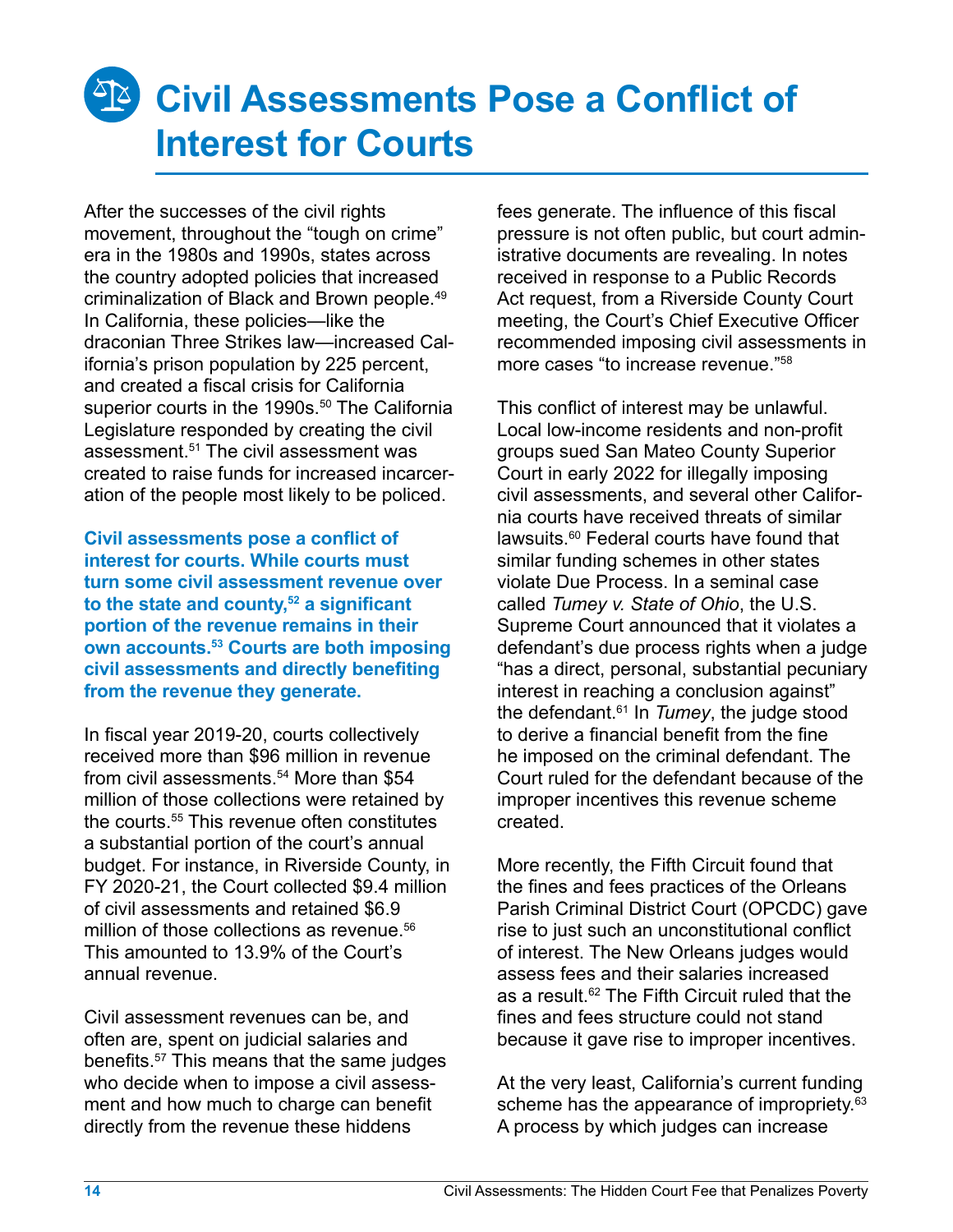#### **What happens when courts get to keep the money they assess?**

Solano County Superior Court was sued for punishing people for not being able to pay traffic citations by suspending their driver's licenses. In the 2017 settlement of the case, the court agreed to reduce or eliminate fines and fees for people with low incomes. However, 18 months after the new ability-to-pay process was implemented, data showed that even in cases where the court explicitly decided that the person could not afford to pay, and it forgave and reduced all other fines and fees (that the courts do not keep), it still imposed the **full \$300 civil assessment in 97% of cases.59**

the court's revenues by imposing heftier late fees on unsuspecting individuals is bound to undermine confidence in the impartiality of the justice system. Additionally, there is reason to believe that this perverse incentive structure is actually shaping court practices. Though the statutory language of Penal Code section 1214.1 prescribes that civil assessments be "up to \$300," almost across the board, courts impose the full \$300 against every eligible defendant. Of the 40 California courts that responded to public records requests, 35 courts sent documents showing that the civil assessment was, by default, set at \$300. If courts benefit directly from the imposition of higher late fees, they have motivation to assess fees at the maximum, even when a lower fee would be

## **SALENA SILVA**

Thirty-four-year old caregiver and CalWorks recipient Salena Silva lives in San

Lorenzo with her thirteen-year-old son. While taking care of her family, living in a van outside of her brother's house, and looking for housing, she has also been saddled with nearly \$5,000 in traffic fines and fees.

In 2009, Salena received a ticket for open container. When she couldn't pay the citation, she was charged a \$300 late fee — yet another bill she couldn't afford. This debt increased over the next decade, during which she received four other citations, each with late fees that amounted to more than \$1,500. The fees loomed over her life, causing anxiety and stress while she was

already struggling to pay for day-to-day costs like gas and food.

"They were trying to take all of this money away from us, but we didn't have any in the first place."

Moreover, she wasn't able to obtain a driver's license because she couldn't pay off her tickets. Only when she contacted legal advocates could her tickets be dismissed and, finally, after thirteen years, was she eligible for a license.

Salena wishes that there had been more reminders to pay so she could have avoided at least some of the civil assessments, which doubled or tripled the base fine amounts. "Being notified would have been helpful."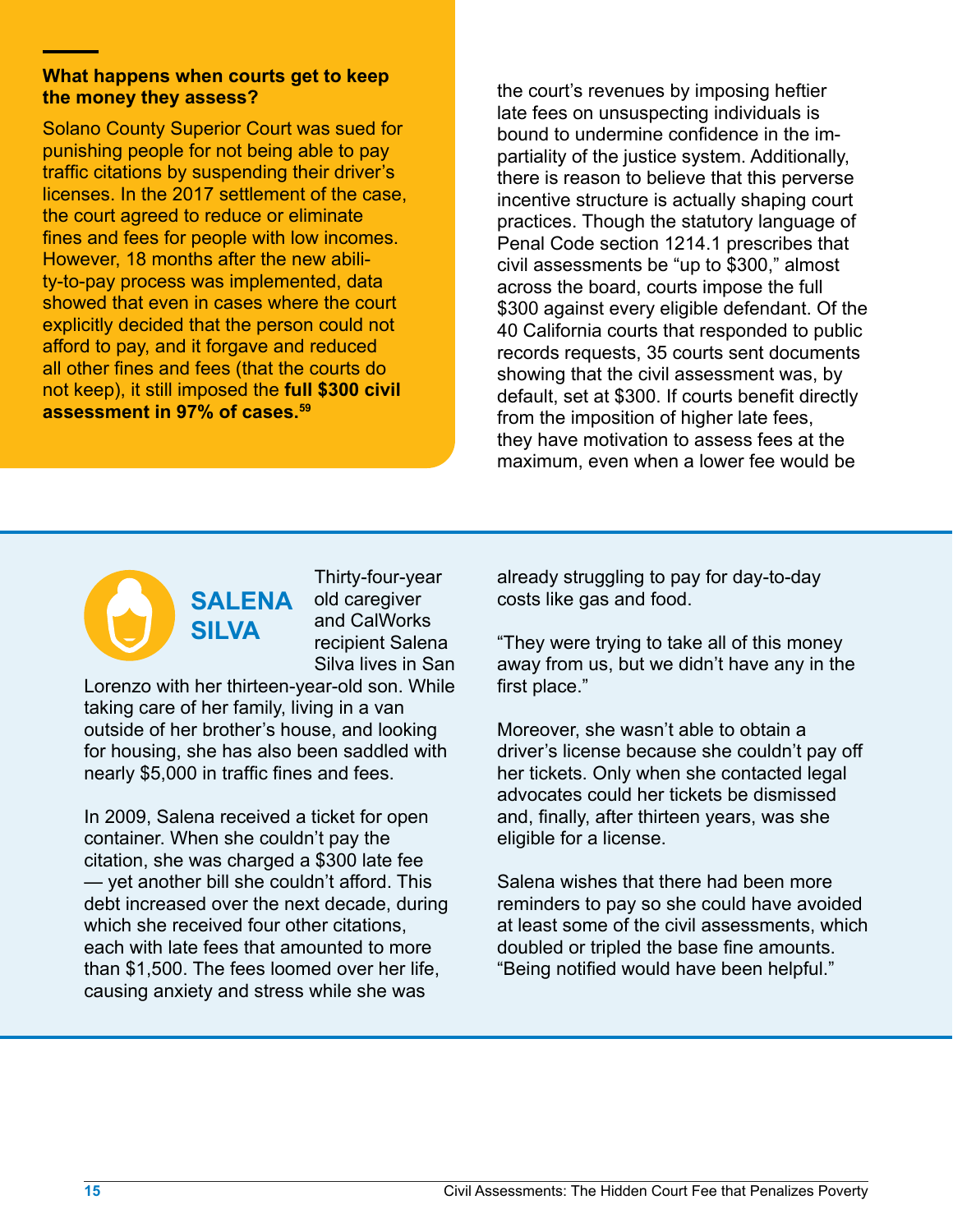# **Most Civil Assessments are Uncollectible– People Simply Cannot Afford to Pay Them**

Courts annually charge people hundreds of millions of dollars in civil assessments. Yet, they recover only a small proportion of what they charge. For example, data from San Francisco County Superior Court indicates that the Court's collection rate for civil assessments in criminal court is just 13.5 percent.64 Documents from the Riverside County Superior Court show that administrators assume a 20 percent collection rate on civil assessments when formulating the

court budget.<sup>65</sup> In Humboldt County, the annual collection rate is 8 percent.<sup>66</sup> Such low rates are not the result of lax collection efforts but rather because most people who are ordered to pay civil assessments cannot afford to pay. Amongst survey respondents, 68 percent indicated that they cannot afford to pay \$300; the percentage of people who cannot pay the original fines and fees plus \$300 or \$600 in hidden fees is surely higher.

#### **Courts across the state report extremely low collection rates for civil assessments Can you afford your late fee? 20% Riverside Superior Court** 67

**13.5%** San Francisco Superior Court



**8% Humboldt Superior Court**

# **No 68% Yes 17% Maybe 15%**

In 2005, the Legislature increased the civil assessment from \$250 to \$300 to help "offset the decrease in undesignated fees going to courts."70 Yet data from the last few years show that revenue has decreased over time, as citations for traffic violations have decreased.<sup>71</sup> In fiscal year 2016-17, \$110 million was collected in civil assessments.72 By 2018-19, it had decreased to \$95 million; $73$  and by 2020-21 it had again fallen to  $$70$  million.<sup>74</sup> Over the last five

years, revenue from civil assessments has decreased by 36 percent.

Further, a 2016 report on fines and fees, including the civil assessment, from the Legislative Analyst's Office similarly found that "a large portion of this balance may not be collectable as the costs of collection could outweigh the amount that would actually be collected."75 Taking into account the amount of civil assessments and the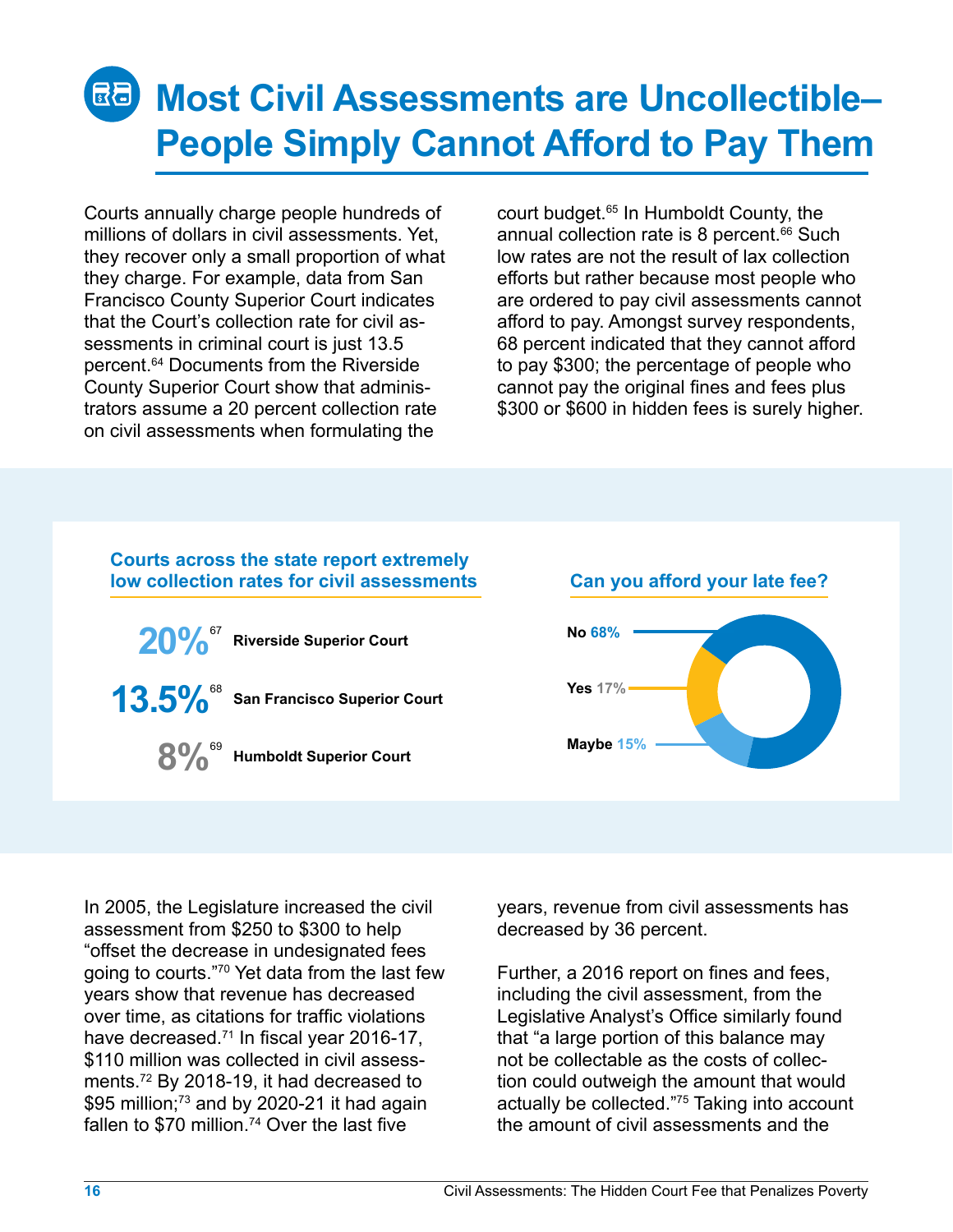time and resources spent trying to collect such assessments annually, most courts generate relatively little net revenue. Courts maintain staffing and infrastructure to allow for the imposition of civil assessments and collection processes, which includes fiscal obligations such as salaries, benefits, and non-personnel costs. For example, in fiscal year 2020-21, collectively courts across the state spent \$20.1 million trying to collect \$69.9 million in civil assessments.<sup>76</sup> Essentially nearly 30 percent of all civil assessment revenue went toward collection efforts, with a low percentage of return.

There is no data on the complete amount of outstanding civil assessment debt owed to the courts. This is a result of the fact that many Superior Courts have no record of the civil assessment debts they are owed. When asked to provide such a figure, multiple courts indicated that they had "no responsive records."77 Debts that are not being tracked almost certainly will not be collected. Courts are thus keeping 80 percent of the approximately half a million Californians with civil assessments under the threat and stress of debts that the courts are neither tracking nor relying upon.

#### **Proven Front-End Tools Make It Easier For People to Resolve Tickets**

Existing research shows that alternatives to the civil assessment are equally or more effective at generating timely court appearances and payments. After the San Francisco County Superior Court stopped imposing driver's license suspensions for failure to appear, it actually saw an decrease in delinquent debt per filing. The Court has found that "commonsense collections practices, rather than reliance on extreme penalties like driver's license suspensions, are more likely to aid collections."78 The same principles apply to civil assessments.

Data collected in New York City criminal courts reinforces this: there, researchers found that clarifying changes to the court summons form reduced failures to appear by 13 percent, and that text message reminders reduced failures to appear by 26 percent.<sup>79</sup> And there is reason to believe that Californians would welcome the introduction of text message reminders in their traffic courts. When asked what actions the court could take to help people resolve their tickets on-time, 44 percent of survey respondents requested that the courts provide text reminders before hearings and deadlines.

Courts need not develop new practices before eliminating the civil assessment. They already have other tools at their disposal to encourage court appearances and payments. In response to non-appearance, the courts have the authority to conduct trials in absentia. $80$  This is how non-appearances are addressed in the civil context, where there is no civil assessment and also no other punishment for non-appearance. People who do not appear in the civil context typically lose the case by default, which is a significant consequence and one already available in the traffic courts.<sup>81</sup> A defendant being found guilty in absentia is no trivial matter; a guilty verdict can lead to the imposition of fines, points on an individual's driving record, increased insurance costs, and even suspension of a driver's license in certain circumstances.

### **44%**

**of survey respondents requested that courts begin offering text reminders.**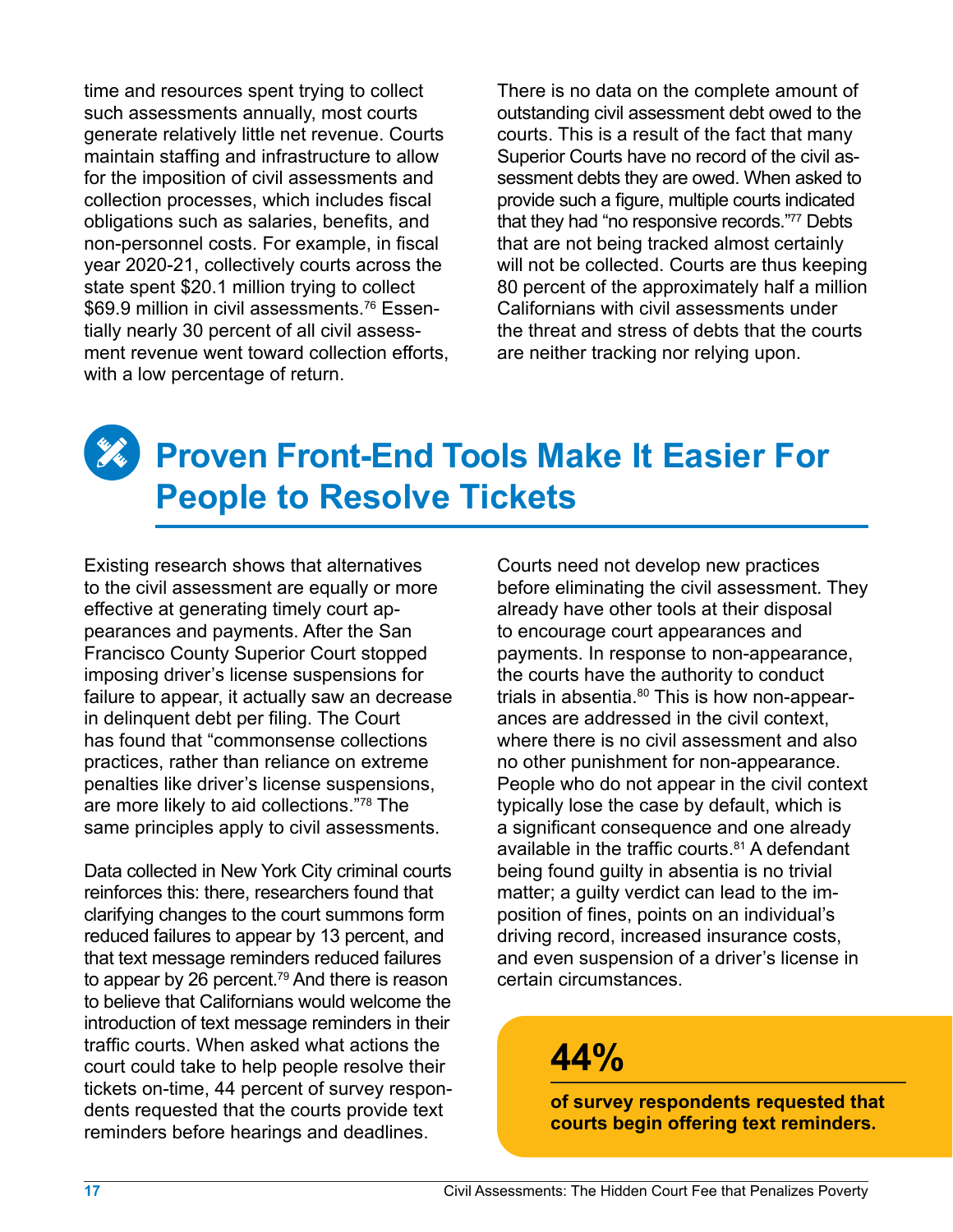The courts also have numerous ways of addressing failure to pay. They can engage a collection agency to try to recover the funds or can refer the case to the Franchise Tax Board, which is authorized to use bank levies, contact employers to issue wage garnishments, and

employ tax intercepts to collect court-imposed debt. With these aggressive collection tools already on the table, the civil assessment adds nothing but more of the debt that is drowning many California families.



- **End the civil assessment.** It is punitive. No data shows that it is effective for any just purpose; in fact, most people do not know it exists. Courts have a conflict of interest, but still impose it. And it is causing between 300,000 and 1 million Californians, each year, to struggle to pay for food, rent, utilities, or transportation.
- **Investigate common-sense process improvements.** Text reminders, clear notices, alternatives to financial punishments; there is far more evidence supporting these best practices than our current ineffective system of disincentives. In the absence of common-sense practices,

courts are able to enrich themselves by charging civil assessments at the expense of low-income people of color.

• **Fund the courts without requiring them to extract money from court users.** Fair and impartial courts are necessary now more than ever. The Governor and the legislature should allocate general fund money directly to the courts as a backfill for former civil assessment revenue. In the interest of fully funding courts, this backfill and reform is urgent in 2022, before civil assessment revenue—and the funds needed for sufficient court operations decline even further.



**In 2022, California should not be relying on antiquated, back-end, extreme penalties that drive poor people of color into debt. It is time to end civil assessments to advance racial and economic equity, use commonsense policies driven by data rather than 1990s biases, and end this clear conflict of interest.**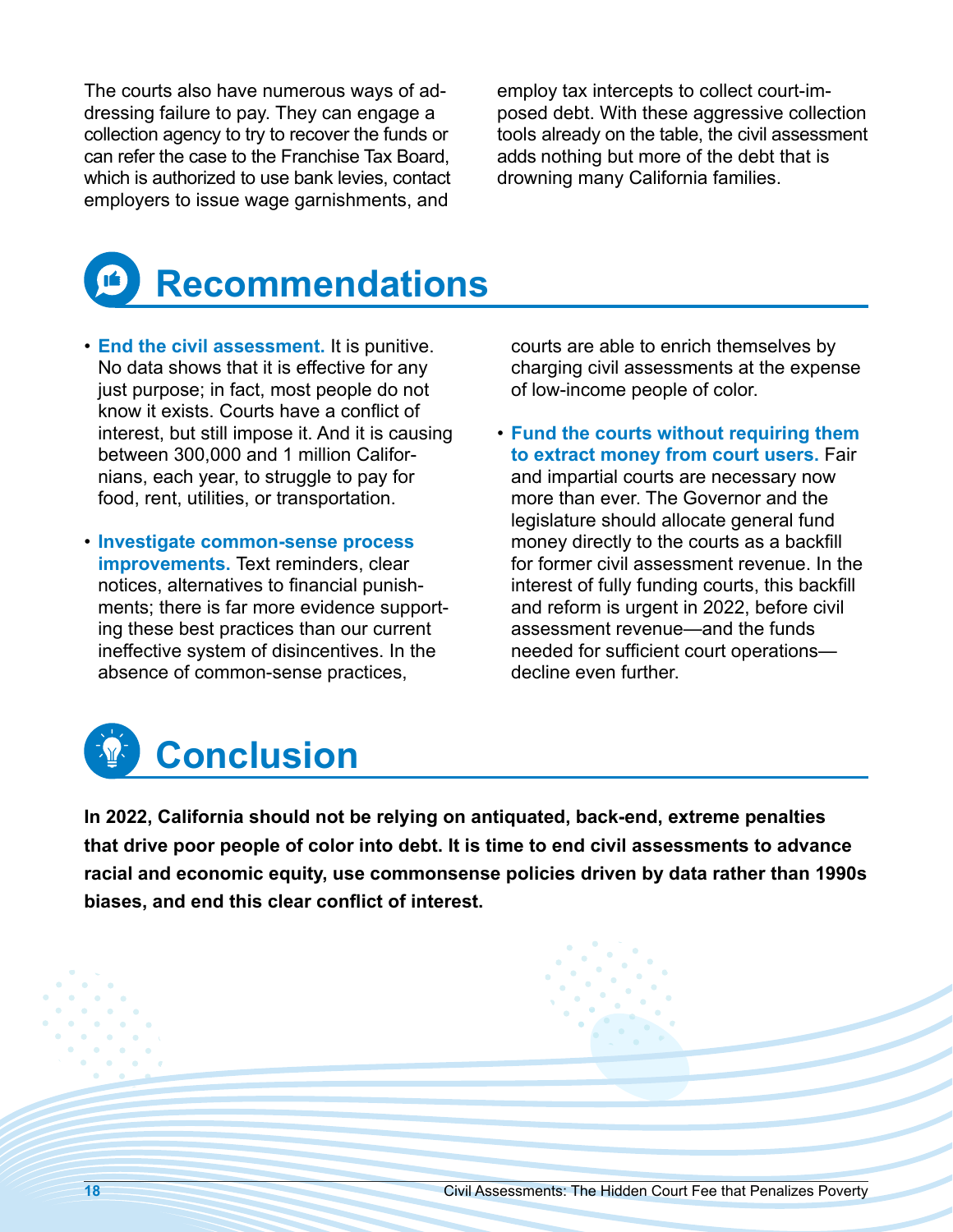### **Endnotes**

- <sup>1</sup> Estimate based on total amount of civil assessment revenue collected in FY 2019–20 (\$96,944,706) divided by the typical cost of a civil assessment (\$300). This is a conservative estimate because the annual revenue figure does not reflect the many people who receive civil assessments, but are unable to pay them. Judicial Council's Dec. 1, 2022 Response to Court Records Request (Q: "The amount (in dollars) received by statewide accounts managed by the California Judicial Council as a result of imposition and collection of civil assessments under Penal Code 1214.1, disaggregated by each statewide account."; A: "FY 2019–20: \$96,944,706.").
- <sup>2</sup> Estimate based on the number of infractions issued each year (3.2 million) and the fact that, according to at least one court, one in three infraction cases results in a civil assessment. See Judicial Council of California, 2021 COURT STA-TISTICS REPORT: STATEWIDE CASELOAD TRENDS 2010–11 THROUGH 2019–20 82 (2021), [https://www.courts.](https://www.courts.ca.gov/documents/2021-Court-Statistics-Report.pdf) [ca.gov/documents/2021-Court-Statistics-Report.pdf](https://www.courts.ca.gov/documents/2021-Court-Statistics-Report.pdf) (reporting that 3.2 million infractions were issued in FY 2019–20).; see also Anne Stuhldreher, California Needs to Get Rid of High Pain/Low Gain Court Fees, CALMATTERS (Aug. 18, 2021),<https://calmatters.org/commentary/2021/08/california-needs-to-get-rid-of-high-pain-low-gain-court-fees/> ("In San Francisco, approximately one-third of people who got traffic tickets this year were hit with civil assessment fees.").
- <sup>3</sup> Court records requests were sent to all 58 superior courts, asking for a wide range of documents related to civil assessment policies and revenue dating from January 1, 2018 to November 18, 2021. The data received included a variety of responsive documents, including instructions for setting civil assessments and sample notices, evincing the rate at which the courts set their civil assessments.
- <sup>4</sup> *Id.*
- 5 Lawyers' Committee for Civil Rights of the San Francisco Bay Area et al., PAYING MORE FOR BEING POOR: BIAS AND DISPARITY IN CALIFORNIA'S TRAFFIC COURT SYSTEM 5 (2017), [https://lccrsf.org/wp-content/uploads/LCCR-Re](https://lccrsf.org/wp-content/uploads/LCCR-Report-Paying-More-for-Being-Poor-May-2017-5.4.17.pdf)[port-Paying-More-for-Being-Poor-May-2017-5.4.17.pdf;](https://lccrsf.org/wp-content/uploads/LCCR-Report-Paying-More-for-Being-Poor-May-2017-5.4.17.pdf) Robert Lewis, *State Lifts Suspensions on Half a Million Driver's*
- Licenses, CALMATTERS (Jan. 29, 2021), https://calmatters.org/justice/2021/01/california-drivers-licenses-traffic-ticket/.<br>Cal. Veh. Code § 42001(b) ("A pedestrian convicted of an infraction for a violation of this code or adopted pursuant to this code shall be punished by a fine not exceeding fifty dollars (\$50)."); Judicial Council of California, UNIFORM BAIL & PENALTY SCHEDULES 12 (2021), available at [https://www.courts.ca.gov/documents/](https://www.courts.ca.gov/documents/UBPS-2021-Final.pdf) [UBPS-2021-Final.pdf](https://www.courts.ca.gov/documents/UBPS-2021-Final.pdf) (showing the base fine for jaywalking is \$25 and the total bail is \$197).Each vehicle code violation has a base fine amount and a total bail amount. The total bail amount includes the base fine and a number of state and county surcharges and fees.
- <sup>7</sup> *FTA/FTP (Failure to Appear or Pay) Violations*, THE SUPERIOR COURT OF CALIFORNIA, COUNTY OF SANTA CLARA, [https://www.scscourt.org/self\\_help/traffic/citation\\_types/fta\\_ftp.shtml](https://www.scscourt.org/self_help/traffic/citation_types/fta_ftp.shtml) ("Up to \$600 in Civil Assessment fees may be added to your case and your case may be referred for collection."); *Civil Assessment for Failure to Appear or Failure to Pay Instruction and Information Sheet*, THE SUPERIOR COURT OF CALIFORNIA, COUNTY OF RIVERSIDE,<https://www.riverside.courts.ca.gov/FormsFiling/LocalForms/ri-ots38.pdf> (indicating that the Court may add \$300 for each failure to pay or appear, even on a single ticket).
- 8 Commission on the Future of California's Court System, REPORT TO THE CHIEF JUSTICE 75 (2017), [https://www.](https://www.courts.ca.gov/documents/futures-commission-final-report.pdf) [courts.ca.gov/documents/futures-commission-final-report.pdf](https://www.courts.ca.gov/documents/futures-commission-final-report.pdf).
- <sup>9</sup> 2021 COURT STATISTICS REPORT, supra note 2, at 82 (specifically, at FY 2020, combination of traffic and nontraffic infractions).
- <sup>10</sup> Stuhldreher, *supra* note 2 ("In San Francisco, approximately one-third of people who got traffic tickets this year were hit with civil assessment fees.").
- 11 Fla. Stat. § 28.246(6); Fla. Stat. § 318.18(8)(a).
- 12 Del. Code Ann. tit. 21, §4101(d)(3).
- <sup>13</sup> *Late Payments Notice to Defendants*, HARRIS COUNTY JUSTICE COURTS, [http://jp.hctx.net/info/payments.](http://jp.hctx.net/info/payments.htm) [htm;](http://jp.hctx.net/info/payments.htm) *Fines and Fees Information*, CITY OF HOUSTON, TEXAS, MUNICIPAL COURTS DEPARTMENT, [https://www.](https://www.houstontx.gov/courts/fine_and_fees.html) houstontx.gov/courts/fine\_and\_fees.html. 14 Alexandria White, *Don't Make the Costly Mistake of Paying Late: Credit Card Late Fees May Rise to \$40 in 2020*,
- CNBC SELECT (Feb. 7, 2022), [https://www.cnbc.com/select/credit-card-late-fees-may-rise-in-2020/.](https://www.cnbc.com/select/credit-card-late-fees-may-rise-in-2020/) 15 See UNIFORM BAIL AND PENALTY SCHEDULES, supra note 6, at 14.
- 
- 16 Del. Code Ann. tit. 21, § 4101(d).
- <sup>17</sup> Fees and Fines, N.H. DEP'T SAFETY DIVISION MOTOR VEHICLES, [https://www.nh.gov/safety/divisions/dmv/finan](https://www.nh.gov/safety/divisions/dmv/financial-responsibility/fees-fines.htm)[cial-responsibility/fees-fines.htm](https://www.nh.gov/safety/divisions/dmv/financial-responsibility/fees-fines.htm).
- <sup>18</sup> *Late Payments Notice to Defendants*, HARRIS COUNTY JUSTICE COURTS, [http://jp.hctx.net/info/payments.htm.](http://jp.hctx.net/info/payments.htm)
- <sup>19</sup> Fla. Stat. § 28.246(6); Fla. Stat. § 318.18(8)(a); FLORIDA COURT CLERKS & COMPTROLLERS, DISTRIBUTION SCHEDULE OF COURT-RELATED FILING FEES, SERVICE CHARGES, COSTS AND FINES, INCLUDING A FEE SCHEDULE FOR RECORDING 39 (2021), https://cdn.ymaws.com/www.flclerks.com/resource/resmgr/advisories/advisories\_2021/21bull127\_Attach\_1\_REVISED\_2.pdf.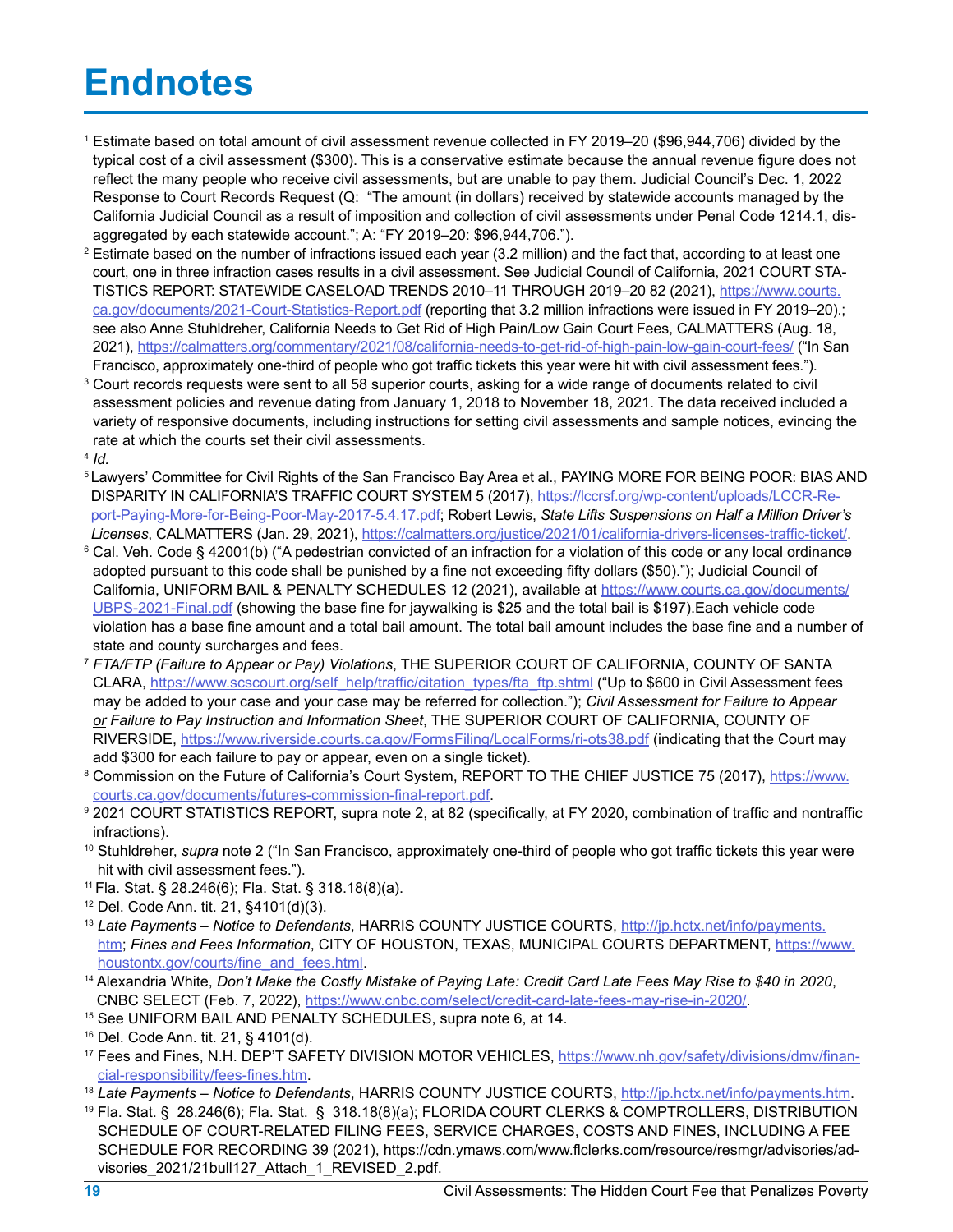- <sup>20</sup> UTAH JUDICIAL COUNCIL, 2021 UNIFORM FINE SCHEDULE 1 (2021), [https://www.utcourts.gov/rules/appendices/](https://www.utcourts.gov/rules/appendices/Appendix_C/Uniform_Fine_Schedule.pdf) [Appendix\\_C/Uniform\\_Fine\\_Schedule.pdf.](https://www.utcourts.gov/rules/appendices/Appendix_C/Uniform_Fine_Schedule.pdf)
- 21 Cal. Penal Code § 1214.1.
- <sup>22</sup> Id.; N.H. DEP'T SAFETY, UNIFORM FINE SCHEDULE NOTICE OF FINE 2 (2019), [https://www.nh.gov/safety/](https://www.nh.gov/safety/divisions/dmv/forms/documents/dsmv428.pdf) [divisions/dmv/forms/documents/dsmv428.pdf](https://www.nh.gov/safety/divisions/dmv/forms/documents/dsmv428.pdf). 23 *Id*.; *Sample Traffic Cases: Fines, Costs and Statutory Assessments*, DELAWARE COURTS, [https://courts.delaware.](https://courts.delaware.gov/help/traffic/SampleTrafficCaseFinesCostsAndAssessments.pdf)
- [gov/help/traffic/SampleTrafficCaseFinesCostsAndAssessments.pdf](https://courts.delaware.gov/help/traffic/SampleTrafficCaseFinesCostsAndAssessments.pdf). This total was calculated by adding the late fee (\$30) and the additional fees (\$146.80) to the base fine for the violation (\$110).
- <sup>24</sup> *Id.; Information about Traffic Cases*, HARRISON COUNTY JUSTICE COURTS, [http://www.jp.hctx.net/traffic/Moving](http://www.jp.hctx.net/traffic/MovingFines.htm)-[Fines.htm](http://www.jp.hctx.net/traffic/MovingFines.htm) ( specifically the row titled "Ran Stop Sign or Red Light").
- <sup>25</sup> *Id.*; *Id.* at 6, 29. This total was calculated by adding a statutorily-required surcharge (35%) to the suggested fine
- amount (\$130) and then adding the late fee (\$125). See *id*.<br><sup>26</sup> Fla. Stat. § 318.18(15); Fla. Stat. § 28.246(6); Fla. Stat. § 318.18(8)(a); FLORIDA COURT CLERKS & COMPTROL-LERS, supra note 18, at 26. This total was calculated by adding the late fee (\$118.40) and the additional fees (\$95) to the base fine (\$158).
- <sup>27</sup> *Id*.; UNIFORM BAIL AND PENALTY SCHEDULES, *supra* note 6, at 9.
- $28$  Survey questions and results are on file with the authors and can be provided upon request.
- 29 This figure was calculated using data collected through two surveys, one administered online and one administered in-person. On the online version, the relevant question was: "Did you know that the fee charged for failing to appear in court or missing a payment deadline is usually \$300?" On the in-person version, the relevant question was: "Before coming to court today, did you know HOW MUCH the fee for failing to appear in court or missing a payment deadline would be?" The responses from the two surveys were aggregated and analyzed.
- <sup>30</sup>In FY 2019–20, 80% of all criminal filings in California superior courts were for traffic or non-traffic infractions. 2021 COURT STATISTICS REPORT, *supra* note 2, at 82 (in FY 2019–20, there were 4,054,484 criminal filings and 3,243,819 were for infractions). In traffic and non-traffic citations cases, the defendant is not required to appear in court. Marin Superior Court, *Traffic Court Frequently Asked Questions* (accessed Feb. 15, 2022), [https://www.marin](https://www.marincourt.org/traffic_faq.htm)court.org/traffic faq.htm ("The date at the bottom of your ticket is the 'promise to appear' date. It is not a court date but rather a 'due' date to resolve the citation in some way, either by paying it or setting up a contested court date."). In addition to infraction cases making up a large proportion of overall criminal filings, it is also far more common for traffic courts to use civil assessments than for criminal courts to do so. Criminal courts typically rely on bench warrants rather than civil assessments. This means that 80% is a very conservative estimate; the percentage of civil assessments that are issued in cases that do not require court appearance is probably much higher. 31 REPORT TO THE CHIEF JUSTICE, *supra* note 8, at 217 (2017); *see also* Financial Justice Project, DRIVING
- TOWARD JUSTICE 8 (2020), https://sfgov.org/financialjustice/sites/default/files/2020-04/DrivingTowardJustice.pdf[.](https://sfgov.org/financialjustice/sites/default/files/2020-04/DrivingTowardJustice.pdf) 32 *See* Financial Justice Project, ADVANCING FINANCIAL JUSTICE IN SAN FRANCISCO; THE EXPERIENCE AND
- LESSONS OF THE CITY'S FINANCIAL JUSTICE PROJECT 33 (2020), [https://sfgov.org/financialjustice/sites/default/](https://sfgov.org/financialjustice/sites/default/files/2020-05/Advancing%20Financial%20Justice.pdf) [files/2020-05/Advancing%20Financial%20Justice.pdf](https://sfgov.org/financialjustice/sites/default/files/2020-05/Advancing%20Financial%20Justice.pdf) ("Extreme penalties for nonpayment can push low-income people deeper into poverty and are often counterproductive collections tools"); *see also* Carl Formoso, *Determining the Composition and Collectibility of Child Support Arrearages*, WASHINGTON STATE DEPARTMENT OF SOCIAL AND HEALTH SERVICES (May 2003), <https://www.dshs.wa.gov/sites/default/files/ESA/dcs/documents/cvol1prn.pdf>. ("For low earners when obligation is set too high relative to earnings collections are going to be difficult, if at all possible.").
- <sup>33</sup> Minoff, Elisa, *The Racist Roots of Work Requirements*, CENTER FOR THE STUDY OF SOCIAL POLICY 4–5 (Feb. 2020), <https://cssp.org/ resource/racist-roots-of-work-requirements/>(discussing how long-standing racist narratives about Black Americans and personal responsibility have worked to shape government policy); Beth A. Colgan, *Graduating Economic Sanctions According to Ability to Pay*, 103 IOWA L. REV. 53, 65 (2017) (profiling the academic literature on why people may be willing to pay more of their court debt if their outstanding balance is set at an amount that they can afford).
- 34 Amy Yarbrough, *Chief justice laments historic cuts to California court system*, CALIFORNIA BAR JOURNAL (April 2013), <https://www.calbarjournal.com/April2013/TopHeadlines/TH2.aspx> (Quoting Chief Justice Tani Cantil-Sakauye as saying, "All of us are concerned that the higher fines and higher penalties are falling on those least able to afford it . . . I worry that California is on the wrong side of history in funding justice.").
- <sup>35</sup> In 2016, the DMV still suspended licenses for not paying or appearing on a citation, and issued civil assessments in the same cases. This data tracked the license suspensions by zip code and compared to income data. Lawyer's Committee for Civil Rights of the San Francisco Bay Area et al., STOPPED, FINED, ARRESTED: RACIAL BIAS IN POLICING AND TRAFFIC COURTS IN CALIFORNIA 7 (2016), [https://lccrsf.org/wp-content/uploads/Stopped\\_Fined\\_Arrested\\_BOTRCA.](https://lccrsf.org/wp-content/uploads/Stopped_Fined_Arrested_BOTRCA.pdf) [pdf](https://lccrsf.org/wp-content/uploads/Stopped_Fined_Arrested_BOTRCA.pdf); *see also* Lawyer's Committee for Civil Rights of the San Francisco Bay Area, INTERACTIVE MAP OF INFRACTION HOTSPOTS IN LOS ANGELES, SAN DIEGO, AND LONG BEACH, <https://lccrsf.org/infractions/>.
- 36 STOPPED, FINED, ARRESTED, *supra* note 35, at 8.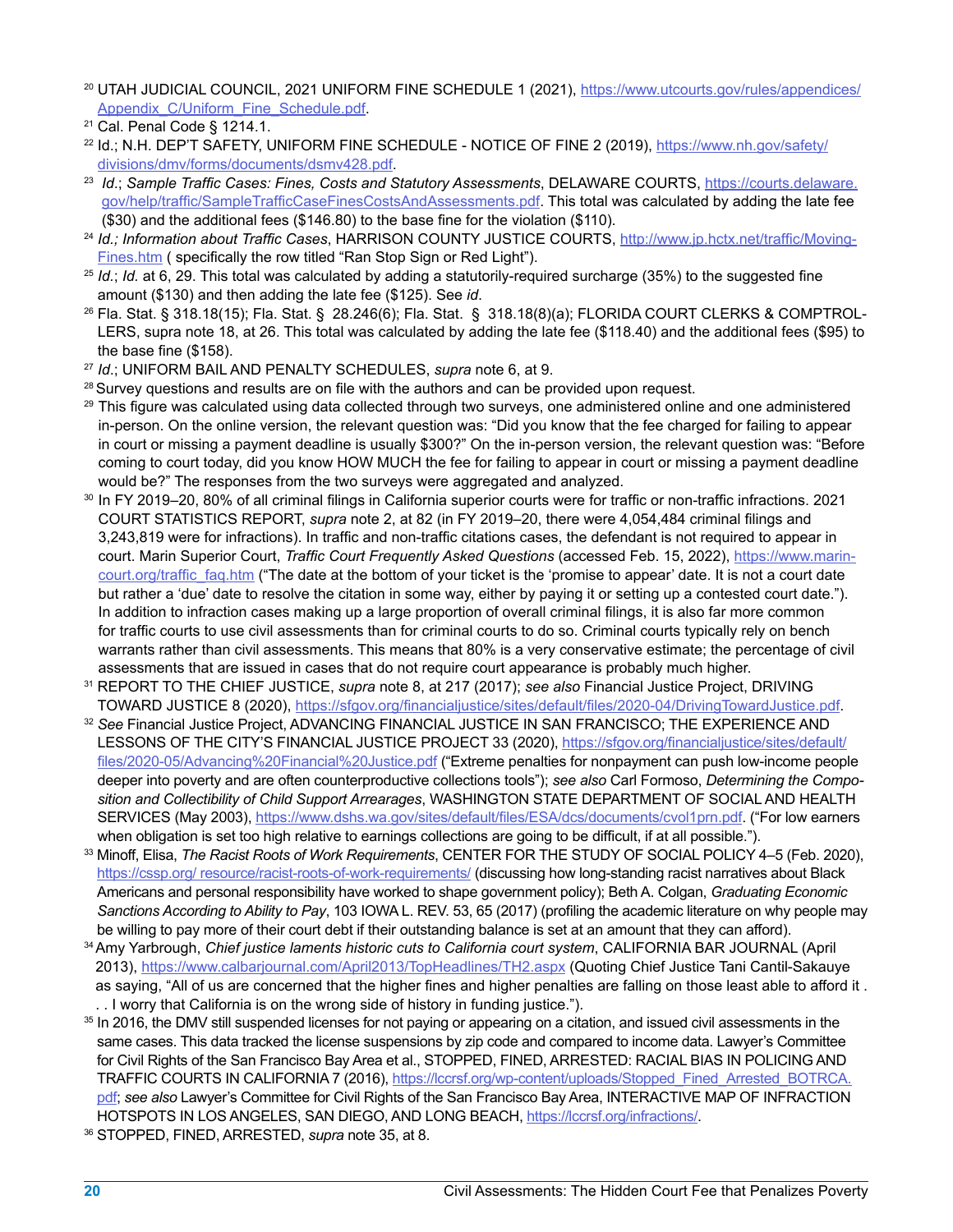- <sup>37</sup> STOPPED, FINED, ARRESTED, *supra* note 35, at 4 ("Black and Latino drivers are pulled over more often by police, and White drivers are pulled over less, each at rates that are disproportionate to their shares of the population.").
- <sup>38</sup> Magnus Lofstrom, *African Americans Are Notably Overrepresented in Police Stops, Public Policy Institute of California*, PUBLIC POLICY INSTITUTE OF CALIFORNIA (Aug. 13, 2020), [https://www.ppic.org/blog/african-americans-are-nota](https://www.ppic.org/blog/african-americans-are-notably-overrepresented-in-police-stops/)[bly-overrepresented-in-police-stops/](https://www.ppic.org/blog/african-americans-are-notably-overrepresented-in-police-stops/) ("While African Americans make up roughly 6% of the population in the above jurisdictions, they made up slightly more than 15% of all stops.").
- <sup>39</sup> STOPPED, FINED, ARRESTED, *supra* note 35, at 21 ("When certain groups are implicitly or explicitly targeted for traffic and other investigatory stops, those groups are also disproportionately issued citations.").
- <sup>40</sup> Lofstrom, *supra* note 38 ("While African Americans make up roughly 6% of the population in the above jurisdictions, they made up slightly more than 15% of all stops.").
- <sup>41</sup> STOPPED, FINED, ARRESTED, *supra* note 35, at 42 (discussing data from Los Angeles and San Diego counties showing that, despite disproportionate stops, searches of Black and Brown drivers were less likely to result in findings of contraband materials).
- <sup>42</sup> STOPPED, FINED, ARRESTED, *supra* note 35, at 4; see also ACLU of Northern California and American Friends Service Committee, CHP RECORDS REVEAL A PATTERN OF STOPPING LATINOS TO IMPOUND VEHICLES 4–8 (Aug. 2014), [https://www.aclunc.org/sites/default/files/caruthers\\_chp\\_case\\_study.pdf.](https://www.aclunc.org/sites/default/files/caruthers_chp_case_study.pdf)
- <sup>43</sup> Racial and Identity Profiling Advisory Board, ANNUAL REPORT 2022, 38 (2022), [https://oag.ca.gov/system/files/media/](https://oag.ca.gov/system/files/media/ripa-board-report-2022.pdf) [ripa-board-report-2022.pdf.](https://oag.ca.gov/system/files/media/ripa-board-report-2022.pdf)
- <sup>44</sup> *Id.*
- <sup>45</sup> Lawyer's Committee for Civil Rights of the San Francisco Bay Area et al., CITED FOR BEING IN PLAIN SIGHT: HOW CALIFORNIA POLICES BEING BLACK, BROWN, AND UNHOUSED IN PUBLIC 5 (2020), [https://lccrsf.org/wp-content/](https://lccrsf.org/wp-content/uploads/2020/09/LCCR_CA_Infraction_report_4WEB-1.pdf) [uploads/2020/09/LCCR\\_CA\\_Infraction\\_report\\_4WEB-1.pdf](https://lccrsf.org/wp-content/uploads/2020/09/LCCR_CA_Infraction_report_4WEB-1.pdf).
- 46 STOPPED, FINED, ARRESTED, *supra* note 35, at 8.
- <sup>47</sup> *Id.* at 7.
- <sup>48</sup> *Id.*
- <sup>49</sup> Michelle Alexander, THE NEW JIM CROW: MASS INCARCERATION IN THE AGE OF COLORBLINDNESS 56 (2012); Ruth Wilson Gilmore, GOLDEN GULAG: PRISONS, SURPLUS, CRISIS, AND OPPOSITION IN GLOBALIZING CALI-FORNIA 107–113 (2007) (describing California legislative initiatives that "produced a remarkable racial and ethnic shift in the prison population."); Brian Brown & Greg Jolivette, Cal. Legis. Analyst's Off., *A Primer: Three Strikes - The Impact after More than a Decade* (Oct. 2005), [https://lao.ca.gov/2005/3\\_strikes/3\\_strikes\\_102005.htm#:~:text=Since%20its%20imple](https://lao.ca.gov/2005/3_strikes/3_strikes_102005.htm#:~:text=Since%20its%20implementation%2C%20the%20Three,time%20and%20have%20been%20released)[mentation%2C%20the%20Three,time%20and%20have%20been%20released](https://lao.ca.gov/2005/3_strikes/3_strikes_102005.htm#:~:text=Since%20its%20implementation%2C%20the%20Three,time%20and%20have%20been%20released), (identifying that between 1994 and 2004 California sent "80,000 second strikers and 7,500 third strikers to state prison" and noting that Black people "ma[d]e up 45 percent of the third striker population, which is 15 percent higher than in the total prison population").
- 50 Judicial Council of California, LEGISLATIVE BRIEFING ON TRIAL COURT FUNDING 21 (1997) [https://www.courts.ca.gov/](https://www.courts.ca.gov/partners/documents/TCFWG11-February1997LegislativeBriefingonTrialCourtFunding.pdf) [partners/documents/TCFWG11-February1997LegislativeBriefingonTrialCourtFunding.pdf](https://www.courts.ca.gov/partners/documents/TCFWG11-February1997LegislativeBriefingonTrialCourtFunding.pdf) ("In addition to the *quantitative* growth in demand for trial court services, three strikes law, increased prosecution of felonies, increased caseloads in juvenile and family law, and ever-greater complexity in civil cases […] have caused a significant qualitative growth in demand for court services"); Chief Justice Ronald M. George, *The Road to Independence: A History of Trial Court Funding*, Cal. Cts. Rev., at 4 (Winter 2009), [https://www.courts.ca.gov/documents/CCR\\_09Winter.pdf.](https://www.courts.ca.gov/documents/CCR_09Winter.pdf) (In 1996, the state judiciary had called attention to "problems [with funding] so severe" as to require "emergency funding from the Legislature to assist several courts facing imminent closure, a breakdown in basic services to the public, and severe layoffs of employees.").
- <sup>51</sup> Legis. Counsel's Dig., Assem. Bill No. 1346 (1995-1996 Reg. Sess.); Assem. Com. On Public Safety, Analysis on Assem. Bill No. 1346 (1995-1996 Reg. Sess.) (celebrating San Diego Superior Court's ability to "raise[] [\$]4.2 million revenue in one year" through civil assessments); *see also* Stats. 1996, ch. 217, § 2 (noting that the statute would take immediate effect "[i]n order to ease the fiscal crises" faced by the courts).
- 52 Cal. Penal Code § 1214.1(a).
- 53 Cal. Gov't Code § 68085(a).
- 
- <sup>54</sup> Judicial Council's Dec. 1, 2022 Response to Court Records Request, *supra* note 1.<br><sup>55</sup> Judicial Council's Dec. 1, 2022 Response to Court Records Request (Q: The amount (in dollars) of civil assessments revenue the California Judicial Council distributed to counties each year, disaggregated by county; A: FY 2019–20 - \$54,021,388).
- <sup>56</sup> Judicial Council of California, QUARTERLY REPORT OF REVENUES SUPERIOR COURT OF RIVERSIDE Q4 2020–21,<https://www.courts.ca.gov/documents/ROR-20-21-Q4-RIVERSIDE.pdf>.<br><sup>57</sup> Kern Superior Court's Oct. 27, 2021 Response to Court Records Request (Q: "The amount of money that the Court has
- received as a result of imposition of civil assessments under Penal Code 1214.1, and how such money is to be spent"; A: "The use of civil assessment revenue is not statutorily defined, but is generally used to offset salaries and benefits related to the time spent on the case due to the failure to appear or failure to pay.").